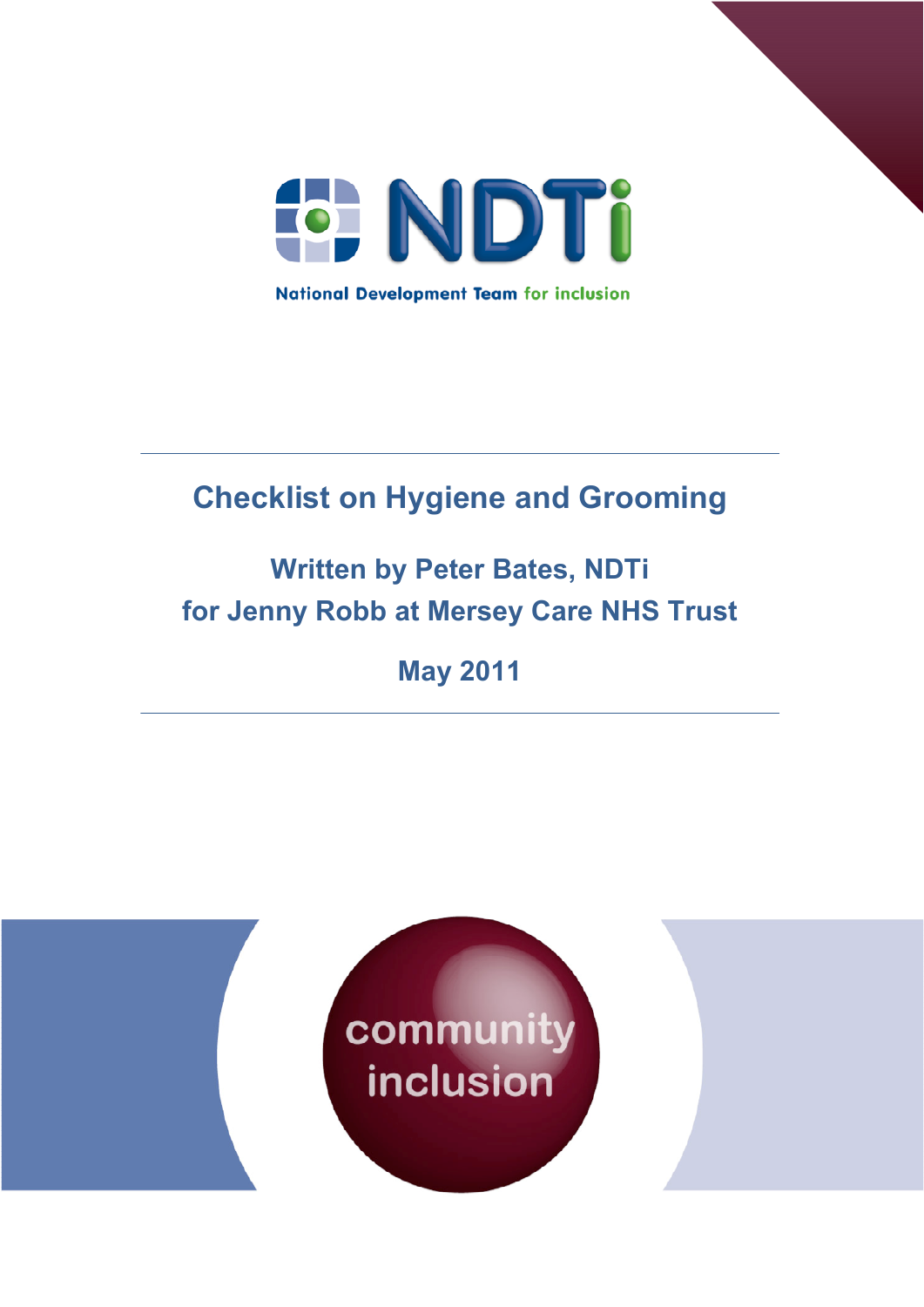

**National Development Team for Inclusion** 

Montreux House 18A James Street West Bath BA1 2BT

T: 01225 789135 F: 01225 338017

www.ndti.org.uk

## **Contents**

|                                            | Page |
|--------------------------------------------|------|
|                                            |      |
|                                            |      |
|                                            |      |
|                                            |      |
|                                            |      |
|                                            |      |
|                                            |      |
|                                            |      |
| Appendix Two - Understanding Body Odour 15 |      |
|                                            |      |
|                                            |      |
|                                            |      |
|                                            |      |

Written by Peter Bates, NDTi for Jenny Robb at Mersey Care NHS Trust. May 2011. peter.bates@ndti.org.uk 22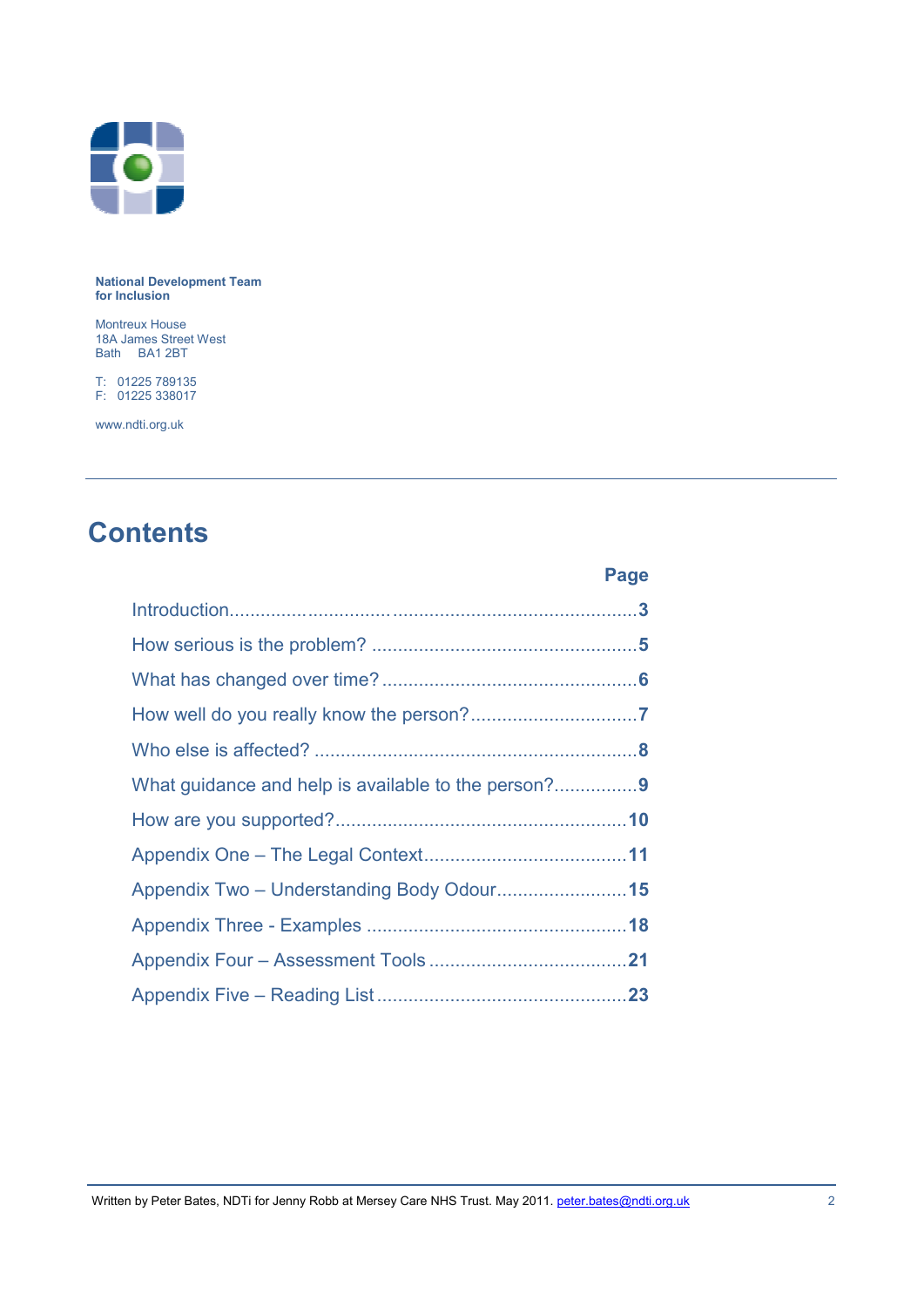

### **Introduction**

People who do not wash their body or their clothes very often commonly have a hard time building friendships, getting a job and obtaining fair access to services. Sometimes body odour is a sign that the person's home is dirty and dangerous or that they are neglecting to eat, visit the doctor when necessary or look after their family or pets.

Relatives, friends and staff can find it difficult to discuss personal hygiene and grooming with the people they support, and they may fear that the person will withdraw from vital services if the topic is raised. Sometimes, people mirror the person's withdrawal and lack of cooperation by withdrawing themselves, and staff may do this by allocating the work to the least qualified team member or prematurely discharging the person from the service.

The following Checklist and appendices offer some questions that you may wish to think about in deciding how to support the person. Each of these questions can be used to generate possible solutions. This is not a complete list of questions, and, since there is little research on this theme, new perspectives and insights are yet to emerge.

You may like to simply browse this Checklist, looking for a single question that stands out. Sometimes the problem has a straightforward solution, such as getting the washing machine fixed, but often it is complex, so an approach using many of the viewpoints captured in the following questions will offer the best hope of success.

The Checklist is divided into six steps to provide some shape to the process, but the approach is rarely a linear one, and issues may need to be addressed in a different order or new questions generated to meet the unique circumstances of a particular person.

The first two steps, *How serious is the problem?* and *What has changed over time?* offer help with considering whether the person's self neglect is merely inconvenient or a serious matter. Step three, *How well do you really know the person?* and Step four, *Who else is affected?* explore the personal background to the issue as well as the individual's relationships. Step five, *What guidance and help is available?* seeks to engage colleagues, other agencies and informal community support (where appropriate) to create a coordinated response, and Step six, *How are you supported?* reflects on the needs of the person who is trying to assist the individual.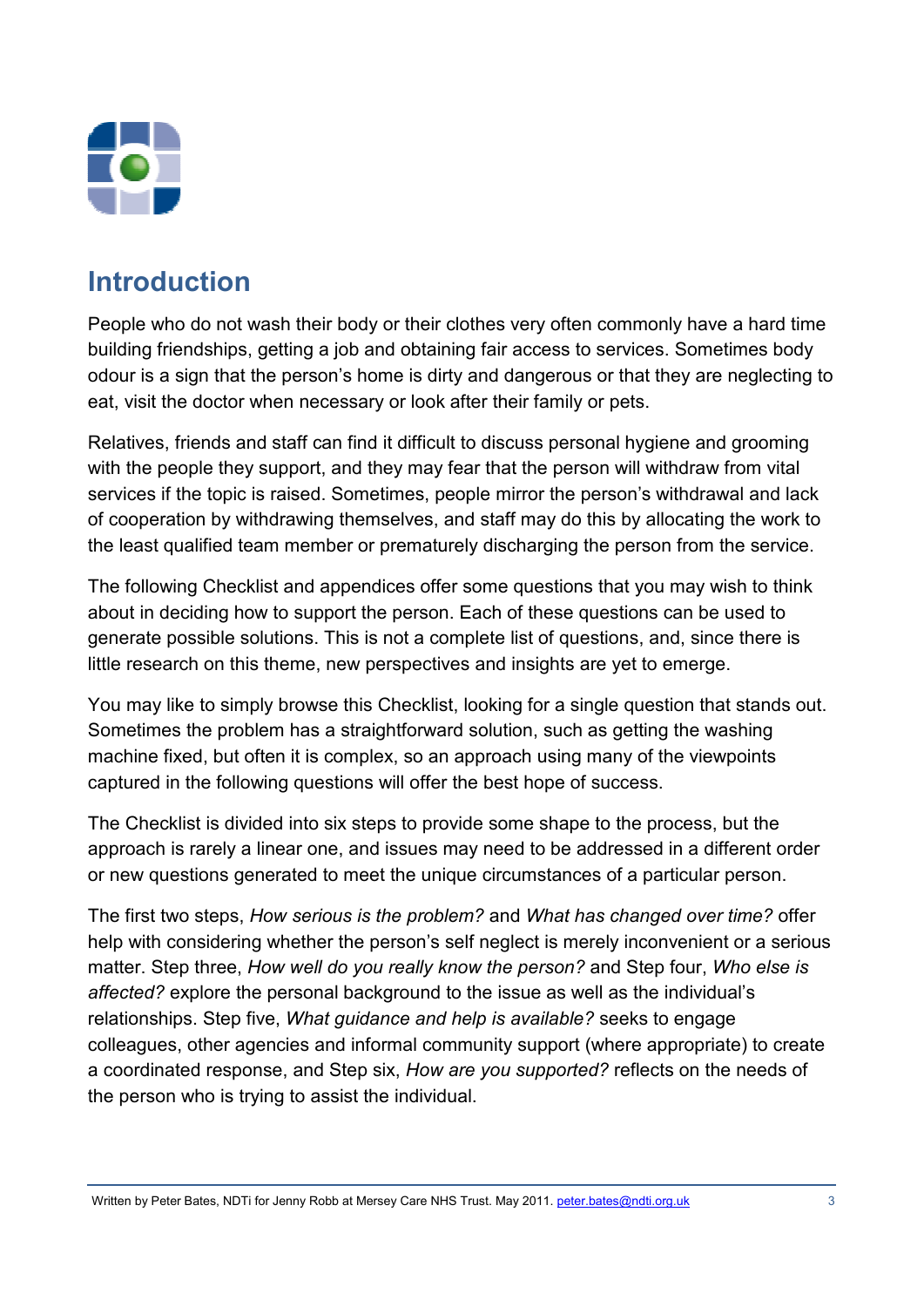#### **Acknowledgements**

With thanks to the staff at Mersey Care who provided examples and insights into their work, to Linda Offord for collecting these accounts, and to Ginnie Smith and John Snowdon for their advice and expertise.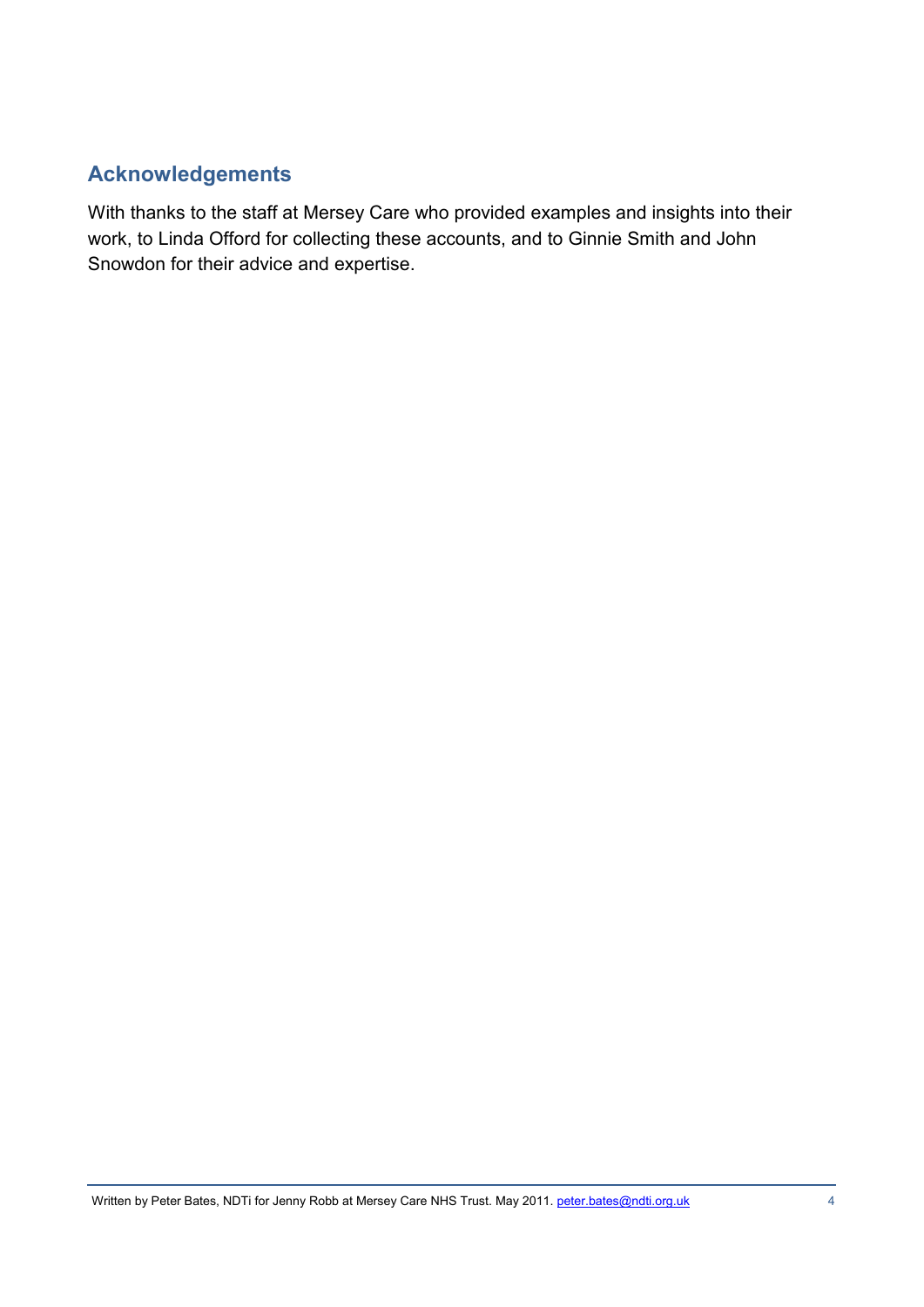

### **First, how serious is the problem?**

- **Squalor.** Is the person's home or room dirty, in poor repair, cluttered with hoarded items, unopened post, or infested with insects or rodents? Are there signs that the person has sores and poor healing, does not eat adequately, and does not visit the doctor or other helping agencies when appropriate?
- **Risk and safeguarding.** Is there an immediate and serious health hazard to the person, perhaps related to broken skin, incontinence and other causes of infection, or to other people or animals in the house, neighbours or other members of the community?
	- o The local Safeguarding Adults Board may have provided guidance on this issue, and learnt lessons from Serious Case Reviews.
- **Facilities and equipment.** Does the person have effective and regular access to a safe, private and comfortable space where they can wash, shower or bathe, wash their clothes and attend to their personal presentation? Has the person been shown how to use the equipment and supported to do so?
- **Income.** Does the person have enough money to purchase cosmetics, grooming materials, natural fibre clothes and breathable shoes? If not, can anyone else provide money or these items?
- **Legal duties.** Do any legal powers need to be used to save life, protect others or prevent nuisance by forcing entry, removing the person, cleansing their body, imposing healthcare or cleaning or destroying their property? How will you assess mental capacity, obtain legal advice and choose the least restrictive option?
	- o See appendix one for a summary of the legal framework surrounding serious self neglect.
- **Service Refusal.** If you raise the topic of personal care, will the person respond by withdrawing and refusing essential services? How do you know?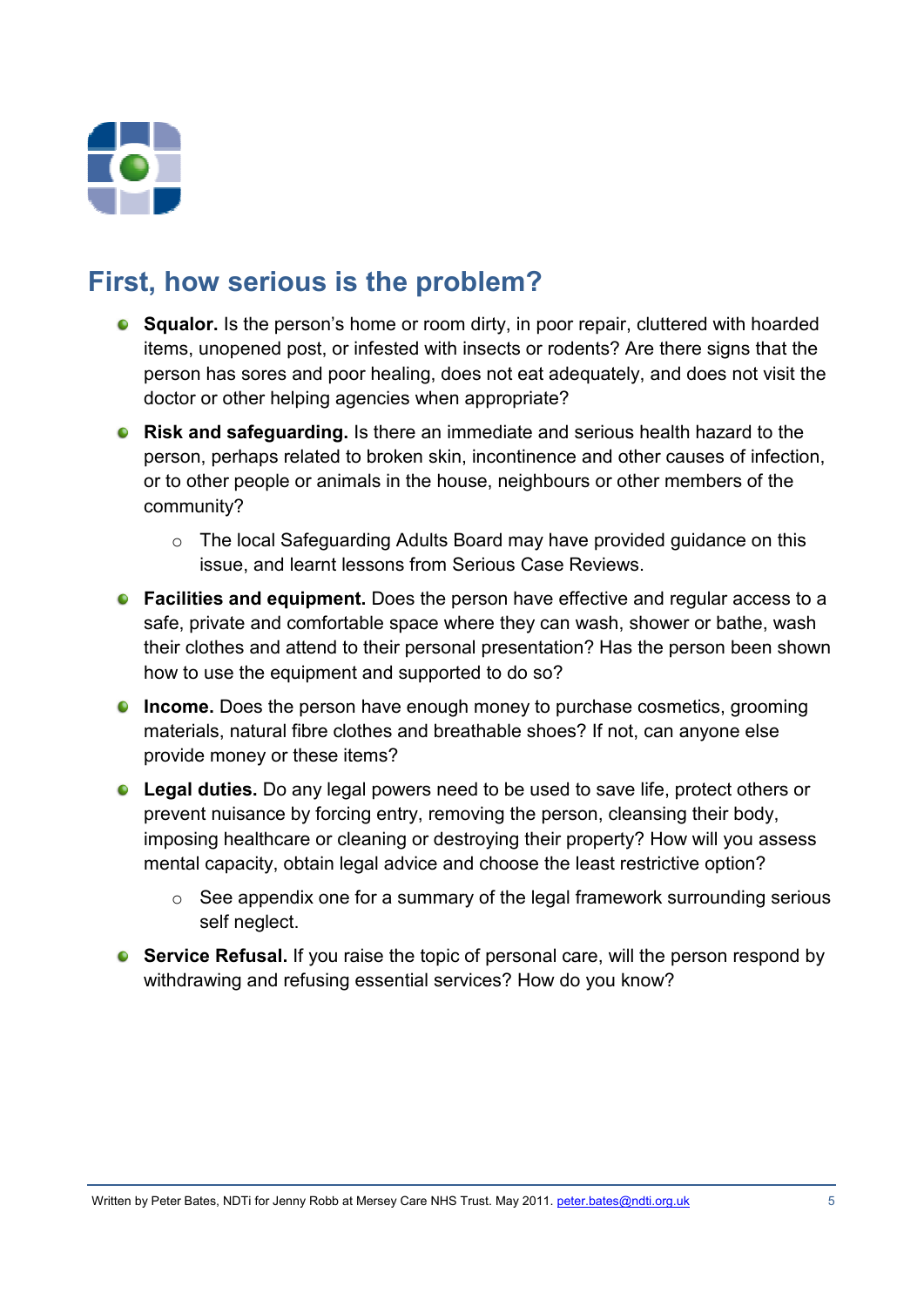

## **Second, what has changed over time?**

- Is the person's personal hygiene getting better or worse and how quickly? What is likely to happen if you do nothing? What would need to happen to justify you referring the matter to a more senior person or taking more decisive action?
- Has anything changed, such as illness, bereavement, redundancy, loss of a home, relationship breakdown, trauma or abuse that might have led to a change in grooming habits?
- Consider how much control the person feels they have over their own life. Does the person feel able to set goals and achieve them in any part of their life and have they done so in relation to self-care?
- How does the person learn? Are there things that the person could learn about the consequences of poor self-care, how to buy good clothes on a small budget, establish a daily routine, use laundry equipment, use cosmetics, eat a healthy diet, lose weight or avoid excess alcohol and illegal substances?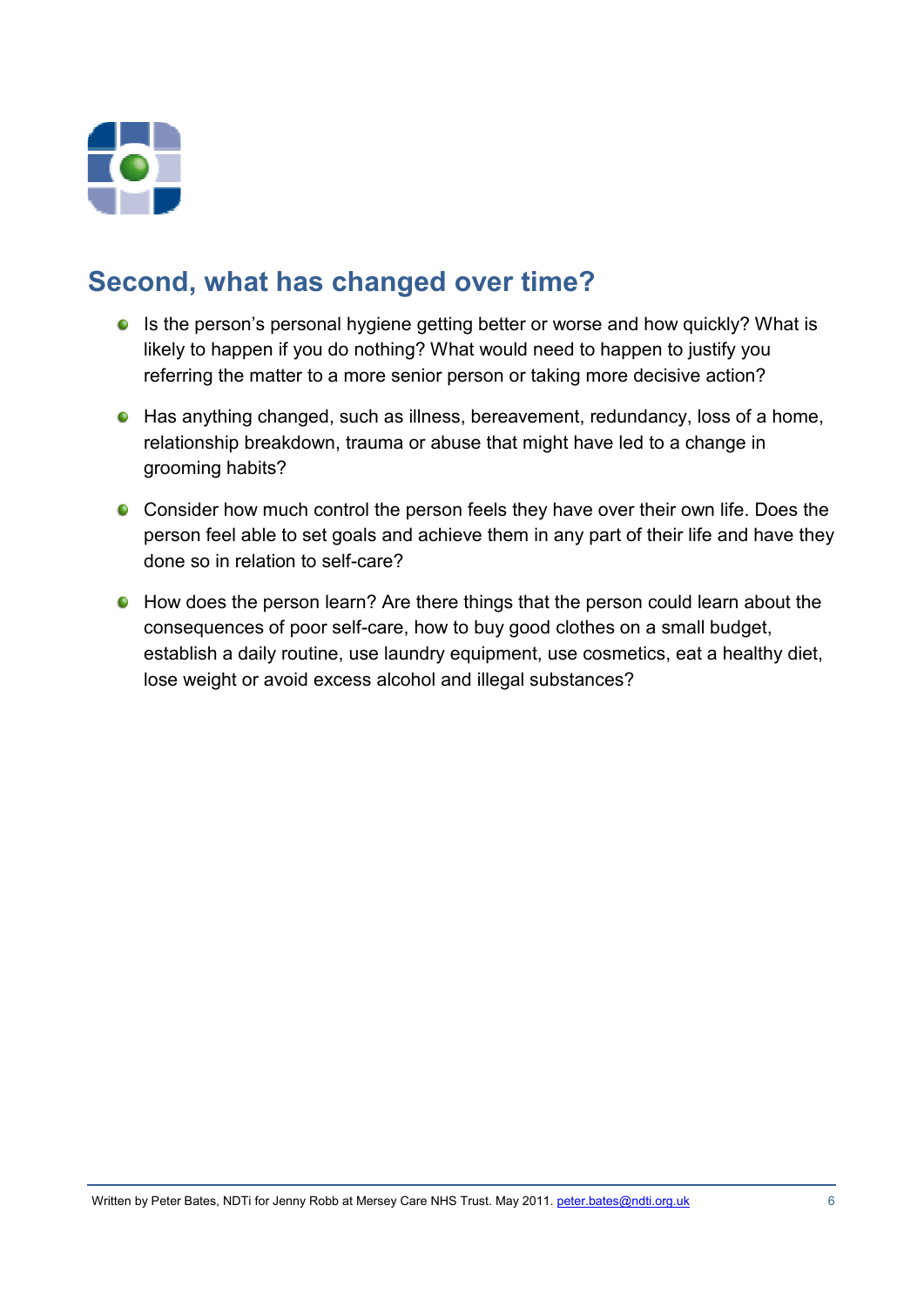

## **Third, how well do you really know the person?**

- **Have you identified their strengths, talents and skills?** What strengths, abilities, successes and rights does the person have and how are you upholding these? As part of a person-centred plan, are you clear about the kind of life the person wants to live and what hygiene standards that will require?
- **What is the person's opinion of media images of the body and their own body?** How does the person view past and present media representations of health, fitness and beauty? Does the person feel good about their bodily appearance or are they ignoring or punishing their body?
- **What is the person's own explanation?** Before considering your ideas about what is happening in respect of the person's self-care, try to find out their own explanation for their circumstances and behaviour. How does the person's identity (age, gender, ethnicity, and so on) and stage in the life-course affect their personal hygiene and self care?
- **C** Does the person lack mental capacity? Are they able to receive information, understand it, work out a response and let other people know?
- **What has their past experience of using services taught them?** Have the services that the person has used in the past sent out specific, consistent and helpful messages about personal hygiene?
- **Is there a disability or illness that either causes the hygiene problem or makes it hard to maintain personal hygiene?** Is the person ill, disabled, visually impaired, experiencing mental health problems or taking any medications that might increase sweating or affect body odour, cause bad breath or make washing and caring for their clothing and appearance impossible, impractical or ineffective?
	- $\circ$  See appendix two for a summary of the relationship between health, illness, medication and body odour.
- **What message is the person's appearance sending out?** Is the person's choice of clothing and appearance a badge of membership of a particular group or a signal to others to keep away? What message is it intended to convey and what does it mean to others? What about those who are dressed by others?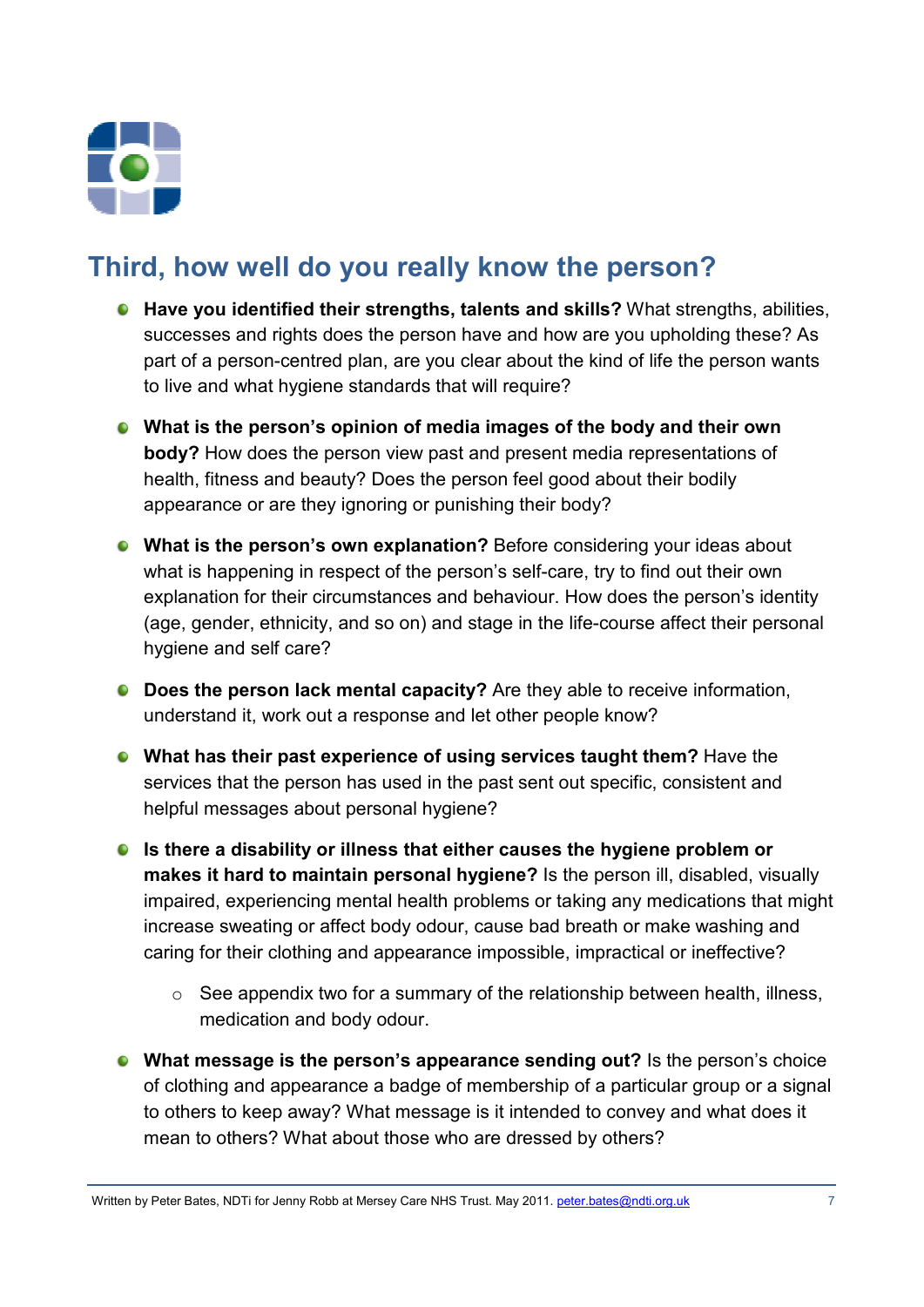

### **Fourth, who else is affected?**

- **Who else is affected by the problem?** Are neighbours, friends, other residents or relatives at risk, complaining or punishing the person for their behaviour or circumstances? Might they help? What is the person's family and cultural history of self-care habits?
- **Who does the person feel most relaxed talking to?** How does the person feel about hearing comments about their personal hygiene from you or other people? Are they angry, in denial, humiliated, ashamed, defiant, embarrassed, suicidal, obsessional or anxious? Do they mind causing offence? Do they withdraw from social contact?
- **Does the person know about your concern about their personal hygiene and grooming?** Can they see, smell or feel the problem for themselves and can they think it through? Have you used the right language and a respectful manner that is clearly understood and acceptable to the person?
- **Are other agencies involved?** Have agencies withdrawn their services in response to the person's self-neglecting behaviour? Are relatives, neighbours, friends or telecare systems available to help establish a routine of personal hygiene?
	- o Examples in appendix three show that success is elusive and often only achieved over the long term, making it difficult for services that restrict their activities to brief interventions to make much difference.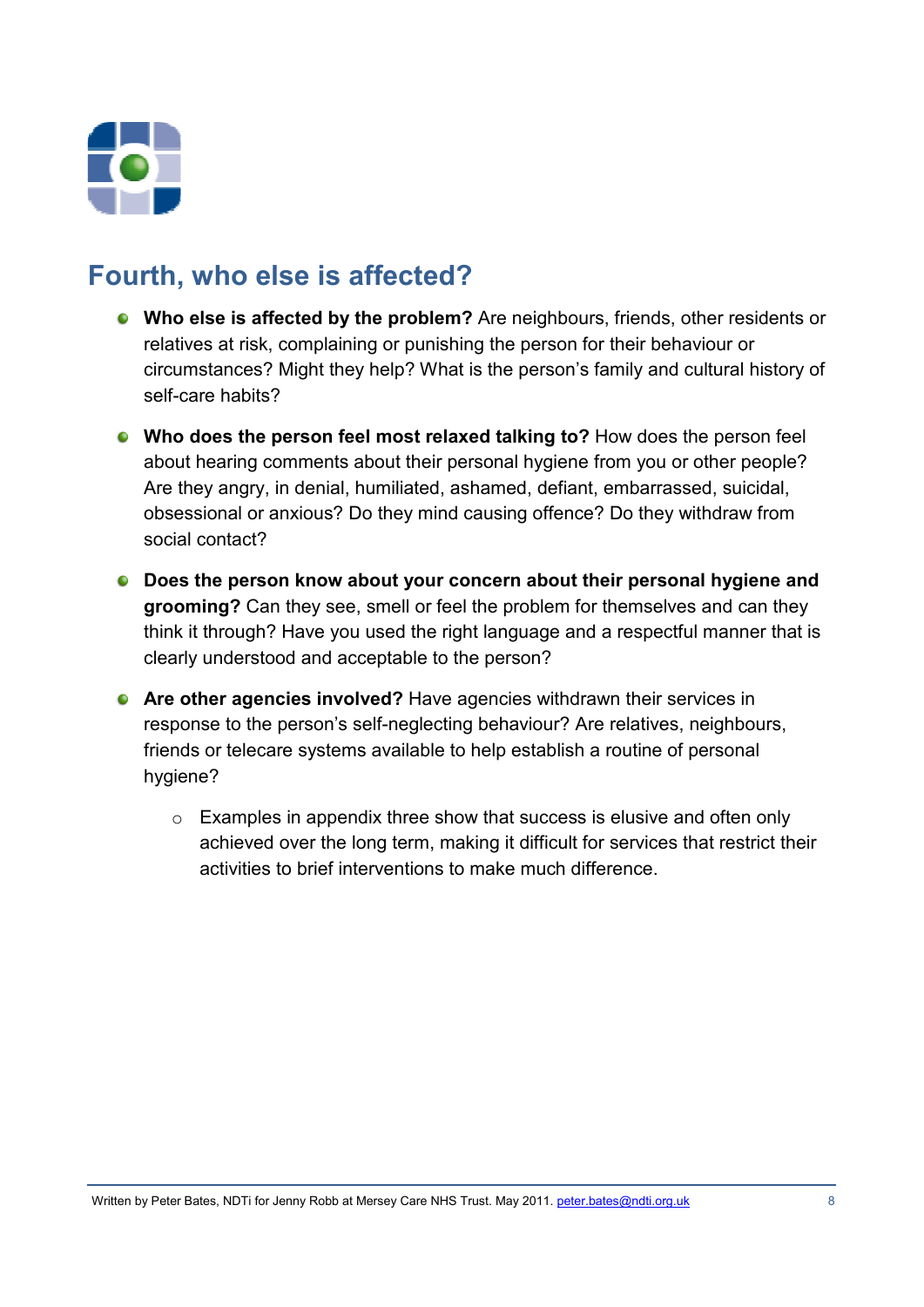

### **Fifth, what guidance and help is available to the person?**

- **C** Treatment. Does the person have a mental or physical health issue, substance misuse problem or body odour problem that can be treated by referral to a doctor, psychiatrist or dentist? Can a pattern of good sleep, food, activity and social contact be established to provide a healthy routine?
- Does the person already have a diagnosis or a history of involvement with helping agencies because of a history of self neglect?
- **Person-centred teamwork.** Have people from different teams and agencies got together to pool their ideas of whether to intervene and how to support the person? Has the person been involved as much as possible in this?
- **Protocols and Assessment Tools.** Is there any local policy or an inter-agency protocol, perhaps as part of your safeguarding process? Does it need to be researched, written, disseminated, supported with training or updated? Have assessment measures, mental capacity and risk management tools been used?
	- o West Sussex has a local inter-agency policy that addresses severe selfneglect - where the problem is more serious than poor personal hygiene.
	- o See appendix four for more information about assessment tools.
- **Services, community and informal support.** Do you have contact with a supportive mobile hairdresser and launderette, domestic help agency, chiropodist, plumber, infection control service and house clearance agency that will help someone with poor hygiene?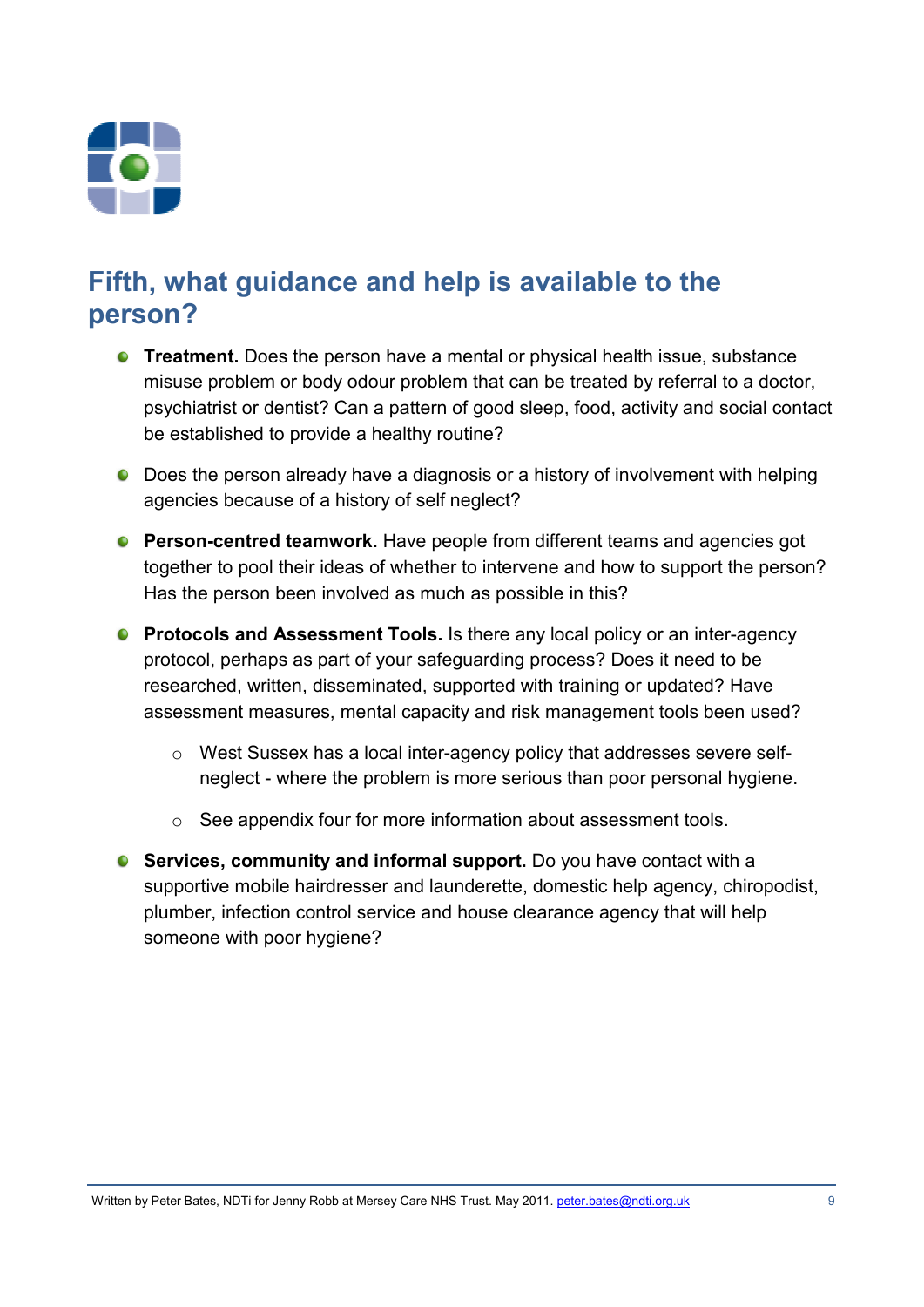

### **Sixth, how are you supported?**

- **P** Your behaviour. Do staff offer positive role models in their own personal hygiene, appearance and presentation?
- **Your attitudes.** Is the person surrounded by staff, relatives or neighbours who adopt an intrusive, controlling and overly critical stance?
- **Theory.** What theoretical approach to self neglect informs your work? Do you see this person's self-neglect as principally about communication, meaningful occupation, distress, empowerment, education, illness, personality, learnt behaviour, motivation, or something else?
- **Supervision and training.** Is supervision and training available to help you to explore your own feelings, assumptions and responses to the person? Should someone else be helping or taking over from you?
	- o Appendix five offers further reading.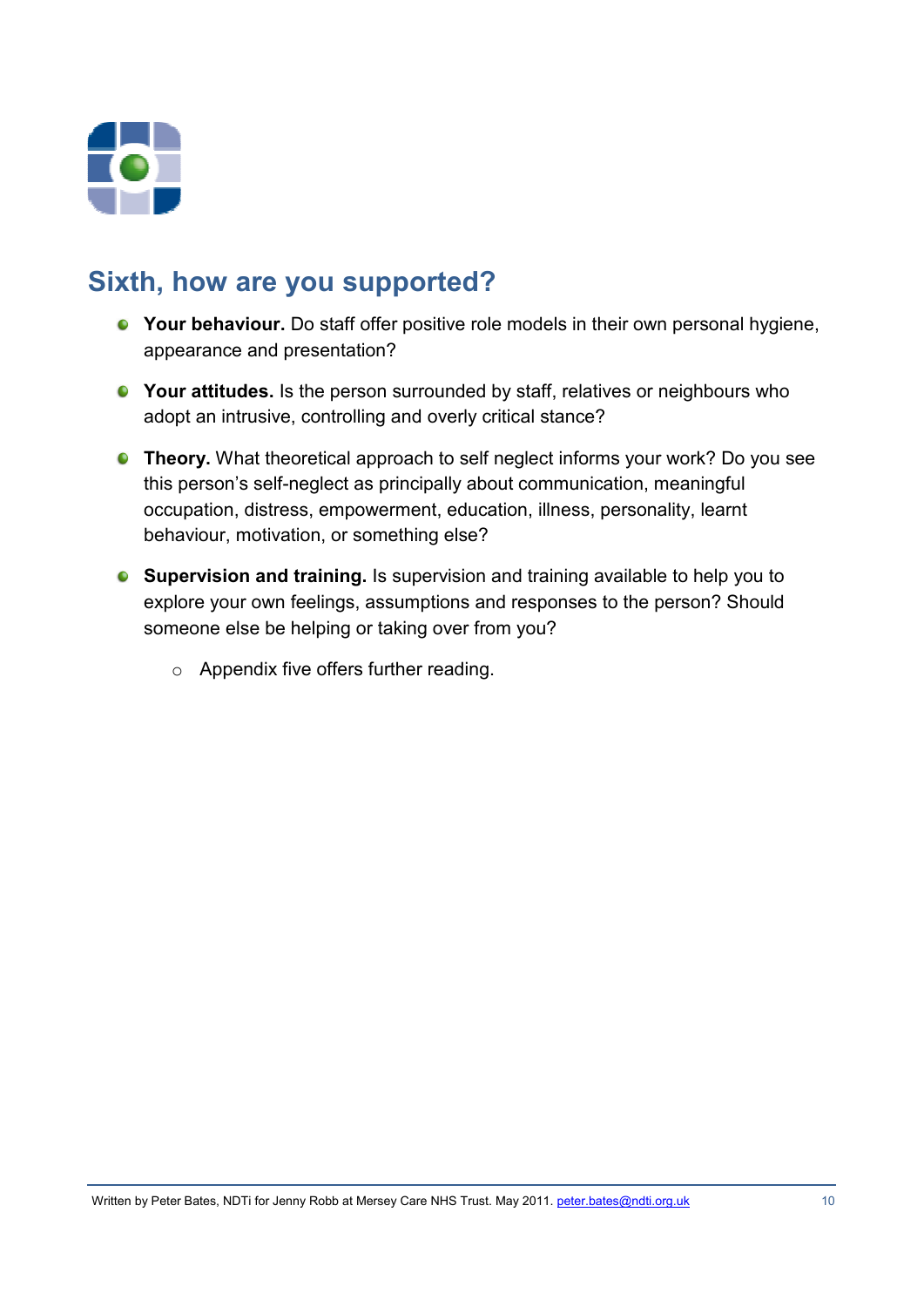

## **Appendix One – The Legal Context**

Where neglect and squalor become serious and the safety of the person or others is put in jeopardy, then legal action may become necessary. The following table sets out some of the possible considerations and legal options. It is important to consider how these different rights and duties interact with one another and legal advice should be obtained prior to taking formal action.

| Question                                                       | Possible legal action if this is the case                                                                                                                                                                                                                                                     |
|----------------------------------------------------------------|-----------------------------------------------------------------------------------------------------------------------------------------------------------------------------------------------------------------------------------------------------------------------------------------------|
| Is the person protected<br>under equalities<br>legislation?    | Ensure that any actions taken are not considered as<br>discriminatory' under the Equalities Act 2010.                                                                                                                                                                                         |
| Does the local authority<br>have a duty towards the<br>person? | The NHS and Community Care Act 1990 requires local<br>authorities to carry out an assessment for community care<br>services and provide any such services that are needed.                                                                                                                    |
|                                                                | Section 29 of the National Assistance Act 1948 places a duty<br>on the local authority to promote the welfare of people with<br>disabilities.                                                                                                                                                 |
|                                                                | Section 45 of the Health Services and Public Health Act 1968<br>places a duty on the local authority to promote the welfare of<br>old people.                                                                                                                                                 |
|                                                                | The Chronically Sick and Disabled Persons Act 1970 covers<br>the provision of practical assistance in the home, works of<br>adaptation of the home and the provision of meals.                                                                                                                |
|                                                                | Section 13(1) of the Mental Health Act 1995 places a duty on<br>the local authority to make arrangements for an Approved<br>Mental Health Professional to consider the case if they have<br>reason to think that an application for admission to hospital or<br>guardianship may be required. |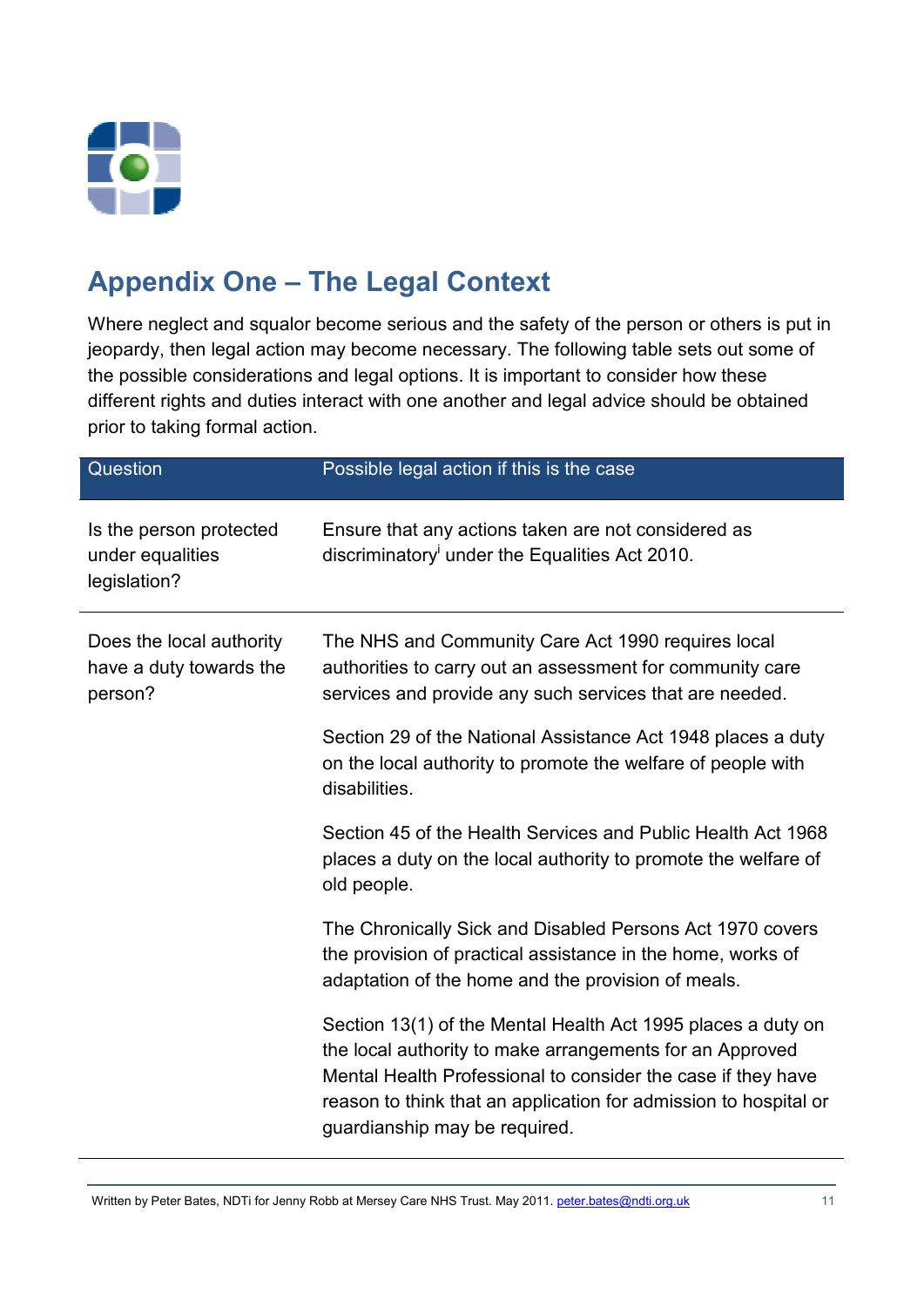| Question                                                           | Possible legal action if this is the case                                                                                                                                                                                                                                                                                                                                                                                                      |  |  |
|--------------------------------------------------------------------|------------------------------------------------------------------------------------------------------------------------------------------------------------------------------------------------------------------------------------------------------------------------------------------------------------------------------------------------------------------------------------------------------------------------------------------------|--|--|
| Is the person protected<br>under adult safeguarding<br>procedures? | Self neglect currently falls outside the definition of abuse that<br>is used in the No Secrets guidance issued by the government<br>in 2000".                                                                                                                                                                                                                                                                                                  |  |  |
|                                                                    | Some Safeguarding Adults Boards have chosen to include<br>self neglect within its procedures. People may be treated<br>differently depending on whether they are deemed to have<br>capacity (see below).                                                                                                                                                                                                                                       |  |  |
| Are children likely to be at<br>risk of significant harm?          | Section 44 of the Children Act 1989 provides for an<br>Emergency Protection Order to remove a child or young<br>person from immediate danger".                                                                                                                                                                                                                                                                                                 |  |  |
| How does the Human<br>Rights Act apply?                            | Article 5 of the Human Rights Act protects the right to liberty<br>and Article 8 to a private life free of interference by a public<br>authority <sup>iv</sup> .                                                                                                                                                                                                                                                                               |  |  |
| Is the home filthy,<br>verminous or a health<br>hazard to others?  | Environmental Health officers can take action to enforce<br>improvements or cleanse and repair property under the Public<br>Health Acts of 1936 and 1984 or demolish under the Housing<br>Act 2004". The destruction of vermin may be at the authority's<br>expense, but other costs will be charged to the person.<br>A tenant may be in breach of their tenancy contract, subject to<br>eviction and consequently deemed to be intentionally |  |  |
|                                                                    | homeless under the Homeless Persons Act 1977.                                                                                                                                                                                                                                                                                                                                                                                                  |  |  |
| Is the welfare of animals<br>at risk?                              | A number of people who neglect their self care and<br>environment also keep a large number of pets that may be<br>protected by the Animal Welfare Act 2006 and the RSPCA<br>and the Police can act to protect animals <sup>vii</sup> .                                                                                                                                                                                                         |  |  |
| Is the garden or open land<br>causing a hazard?                    | The Prevention of Damage by Pests Act 1949 requires steps<br>to be taken to keep land clear of rats and mice.                                                                                                                                                                                                                                                                                                                                  |  |  |
|                                                                    | Section 92A of the Environmental Protection Act 1990 allows<br>the local authority to serve a Litter Clearing Notice is the land<br>which is open to the air is defaced by litter or refuse and is<br>detrimental to the amenity of the locality.                                                                                                                                                                                              |  |  |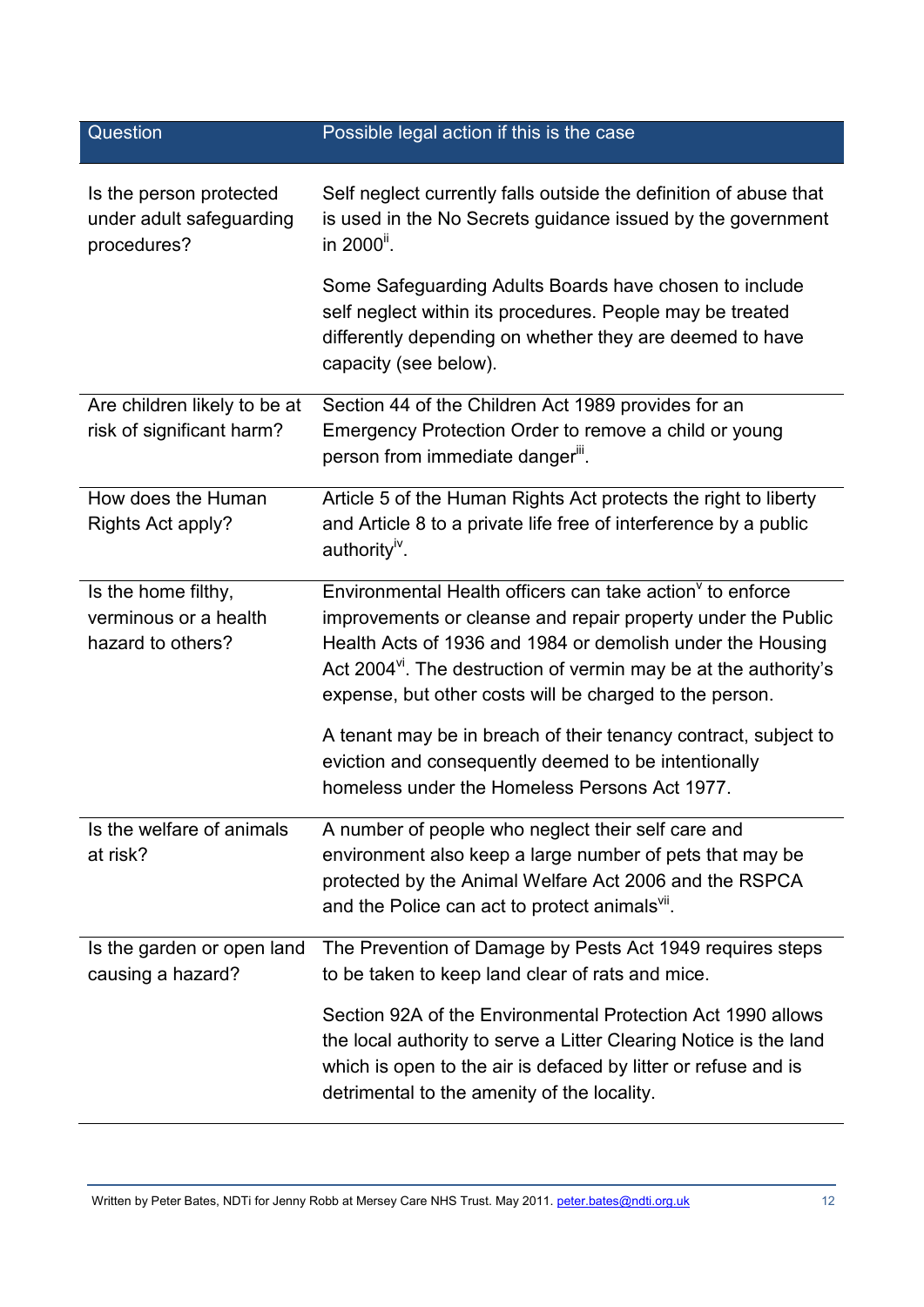| Question                                                                                           | Possible legal action if this is the case                                                                                                                                                                                                                                                                                                                                                                                                                                                                                                                                                                           |  |  |
|----------------------------------------------------------------------------------------------------|---------------------------------------------------------------------------------------------------------------------------------------------------------------------------------------------------------------------------------------------------------------------------------------------------------------------------------------------------------------------------------------------------------------------------------------------------------------------------------------------------------------------------------------------------------------------------------------------------------------------|--|--|
| Are there signs of a<br>mental health problem?                                                     | Refer to an Approved Mental Health Professional for<br>assessment under Sections 2, 3 or guardianship, or to<br>consider whether to move to a place of safety under Section<br>135 of the Mental Health Act 1983, as amended in 2007.<br>Under section 135, the local authority can seek a warrant<br>authorising a police officer to enter the premises and remove<br>someone to a place of safety for the purpose of assessment if<br>it is believed that the person is suffering from a mental<br>disorder, is being ill treated or neglected, or, being unable to<br>care for herself/himself, is living alone. |  |  |
| Does the person appear<br>to lack mental capacity?                                                 | Follow the provisions of the Mental Capacity Act 2005,<br>including the duty to consult the Attorney Health & Welfare<br>and relatives if they are available and decide on best interests<br>of the person.                                                                                                                                                                                                                                                                                                                                                                                                         |  |  |
|                                                                                                    | The Mental Capacity Act Code of Practice recommends that a<br>professional mental capacity assessment is undertaken in<br>relation to persons who self neglect.                                                                                                                                                                                                                                                                                                                                                                                                                                                     |  |  |
|                                                                                                    | Consider Deprivation of Liberty Safeguards <sup>vill</sup> and whether a<br>court order is required, whether the person is in residential<br>care, nursing or hospital care or in their own home.                                                                                                                                                                                                                                                                                                                                                                                                                   |  |  |
| Is the person refusing<br>informal access to allow<br>the condition of the home<br>to be assessed? | Housing officers may apply for an access injunction in the<br>case of tenant's properties by use of Part 8 of the Civil<br>Procedure Rules <sup>ix</sup> , with or without formal notification to the<br>tenant. Entry may be forced where there is an emergency<br>situation, such as a flood or gas leak.                                                                                                                                                                                                                                                                                                         |  |  |
|                                                                                                    | Section 17 of the Police and Criminal Evidence Act 1984<br>allows a constable to enter and search any premises for the<br>purpose of saving life or limb or preventing serious damage to<br>property.                                                                                                                                                                                                                                                                                                                                                                                                               |  |  |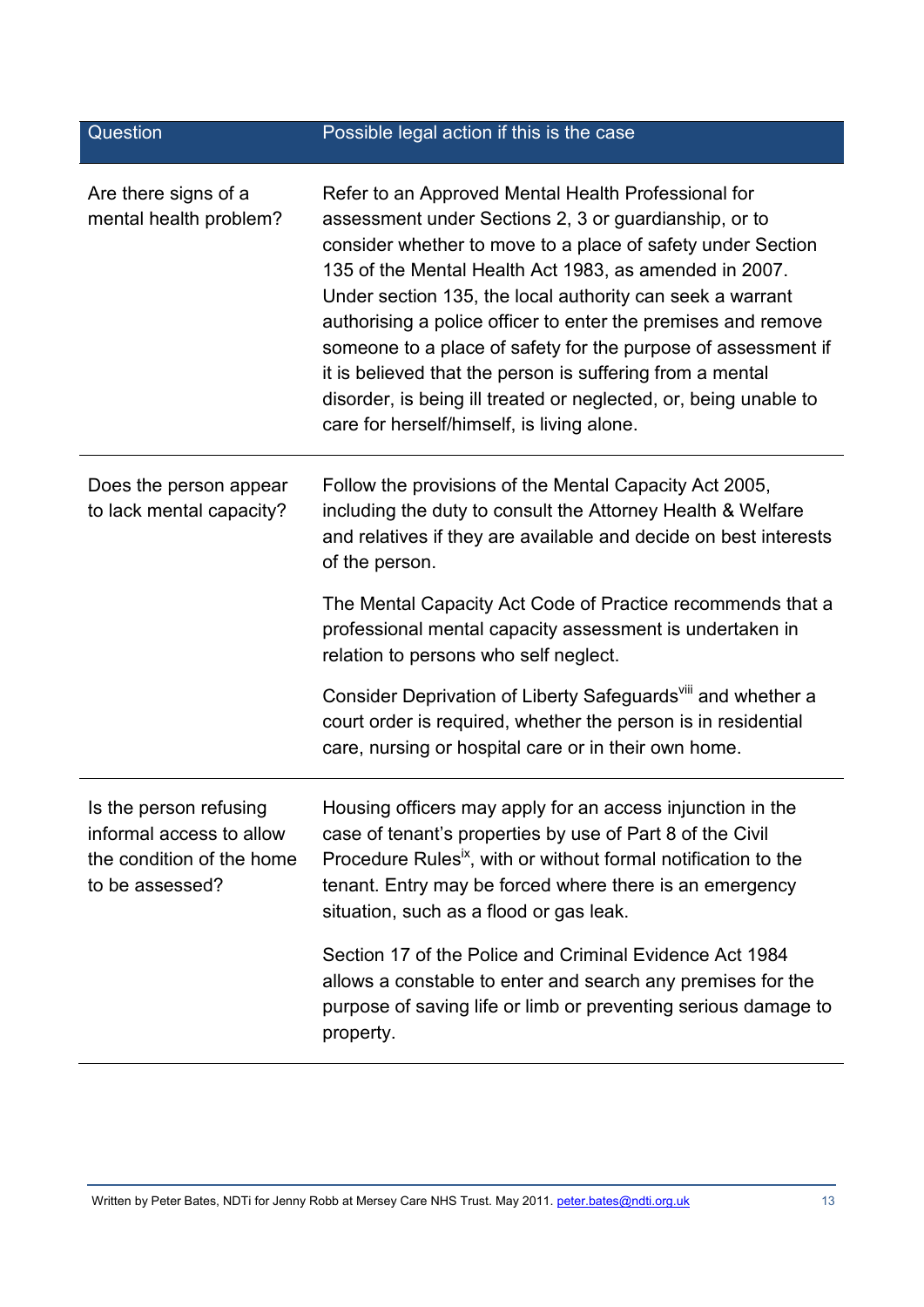| Question                                                           | Possible legal action if this is the case                                                                                                                                                                                                                                                   |  |
|--------------------------------------------------------------------|---------------------------------------------------------------------------------------------------------------------------------------------------------------------------------------------------------------------------------------------------------------------------------------------|--|
| Does the person need to<br>be forcibly removed from<br>their home? | A 'proper officer' from the local authority (usually a medical<br>practitioner from the public health department) may make a<br>Section 47 application to the magistrate's court under the<br>1948 National Assistance Act if specific conditions are met <sup>x</sup> .                    |  |
|                                                                    | Under the Housing Act 1998 the court may evict a tenant if<br>they are causing a nuisance to others. Consideration needs to<br>be given to the person's rights under the Homelessness Act<br>2002.                                                                                          |  |
|                                                                    | This can also be done under some of the other provisions set<br>out in this table.                                                                                                                                                                                                          |  |
|                                                                    | Section 21 of the National Assistance Act 1948 places a duty<br>on the local authority to provide residential accommodation to<br>people aged over 18 years who are in need of care and<br>attention which is not otherwise available to them.                                              |  |
|                                                                    | The Care Standards Act 2000 provides for the registration<br>and inspection of residential homes, currently through the<br>Care Quality Commission.                                                                                                                                         |  |
| Is the person causing a<br>nuisance to others?                     | Consider prosecution under the Antisocial Behaviour Act 2003<br>or the Clean Neighbourhoods and Environment Act 2005 <sup>x</sup> .<br>Both antisocial behaviour orders and antisocial behaviour<br>injunctions create sanctions for non-compliance, including<br>possible loss of tenancy. |  |
| Is the worker safe?                                                | The Health and Safety at Work Act 1974 and employer's lone<br>worker policies set limits on the conditions that staff should<br>tolerate in gaining access and working with the person<br>concerned, and what to do if safe access is not achieved.                                         |  |

Written by Peter Bates, NDTi for Jenny Robb at Mersey Care NHS Trust. May 2011. peter.bates@ndti.org.uk 14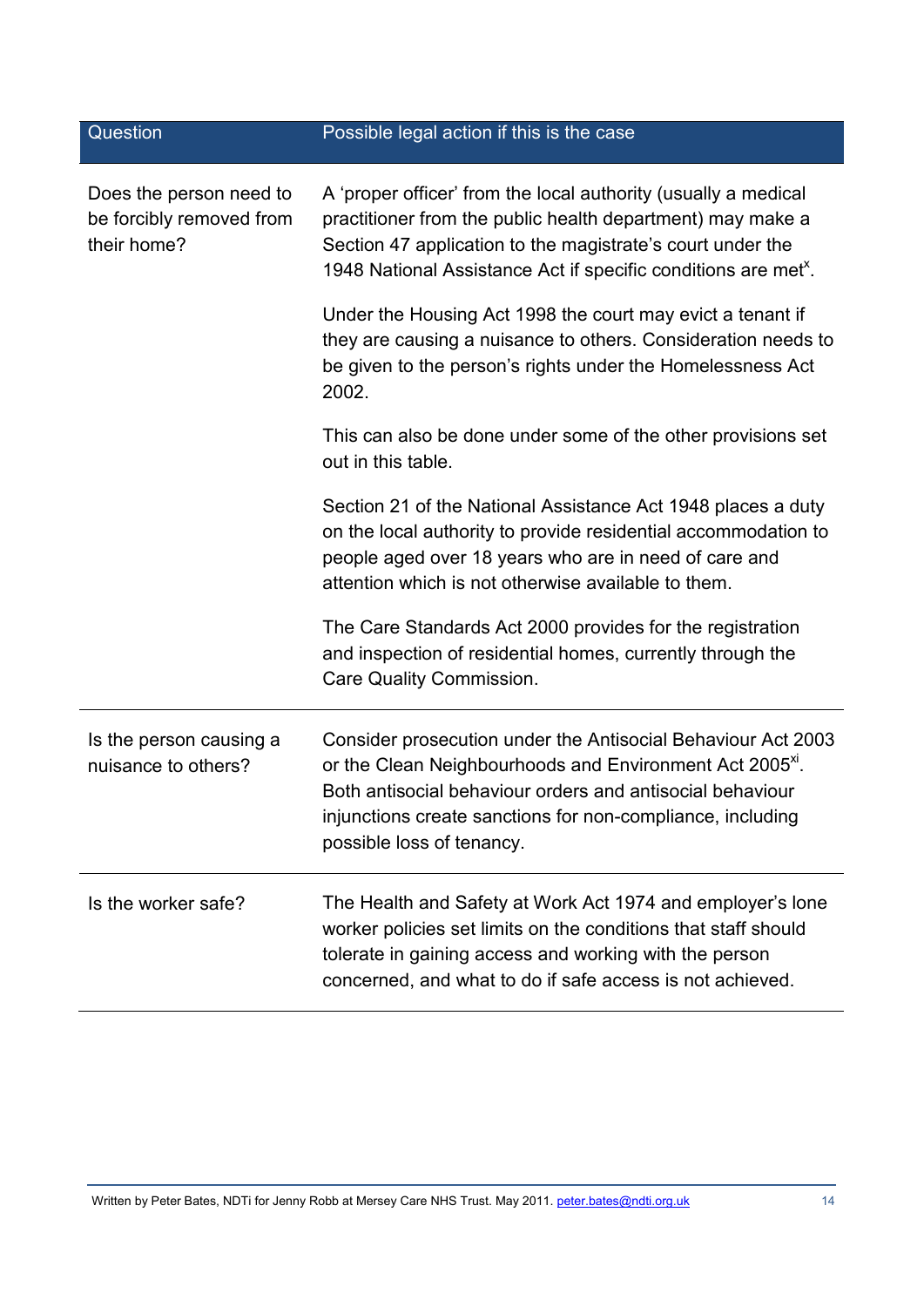

# **Appendix Two - Understanding Body Odour**

#### **Sweating.**

The term hyperhidrosis is sometimes used to describe excessive sweating. Several medical treatments are available including antibacterial bodywash that is available without prescription from a pharmacist, and assessment by a dermatologist who may be able to offer iontophoresis, Botox or surgery.

#### **Washing, Shaving & Deodorants**

Washing with soap and warm water removes bacteria from the skin that otherwise thrive on stale sweat and cause the smell. Hair, especially in the armpits and groin, provides a greater surface area for sweat to adhere to and gives bacteria a fertile breeding ground. Shaving and washing with soap and warm water reduces body odour, helped by regular use of deodorants or antiperspirants.

#### **Clothing and laundry**

Loose fitting clothes allow odours to evaporate, but all clothing traps some odour, and artificial fibres are the worst. Armpit shields are available that absorb excessive sweat. Problems are minimised if fresh clothes are worn every day, clothing is washed at as high a temperature as possible, and then dried as quickly as possible as bacteria can survive in damp clothing.

#### **Footcare, socks and shoes**

Dirty and long toenails and patches of dead skin will encourage the growth of bacteria and fungi which can lead to odour and athlete's foot. Shoes and socks that are made of synthetic materials make the problem worse, especially if the same pair are worn every day.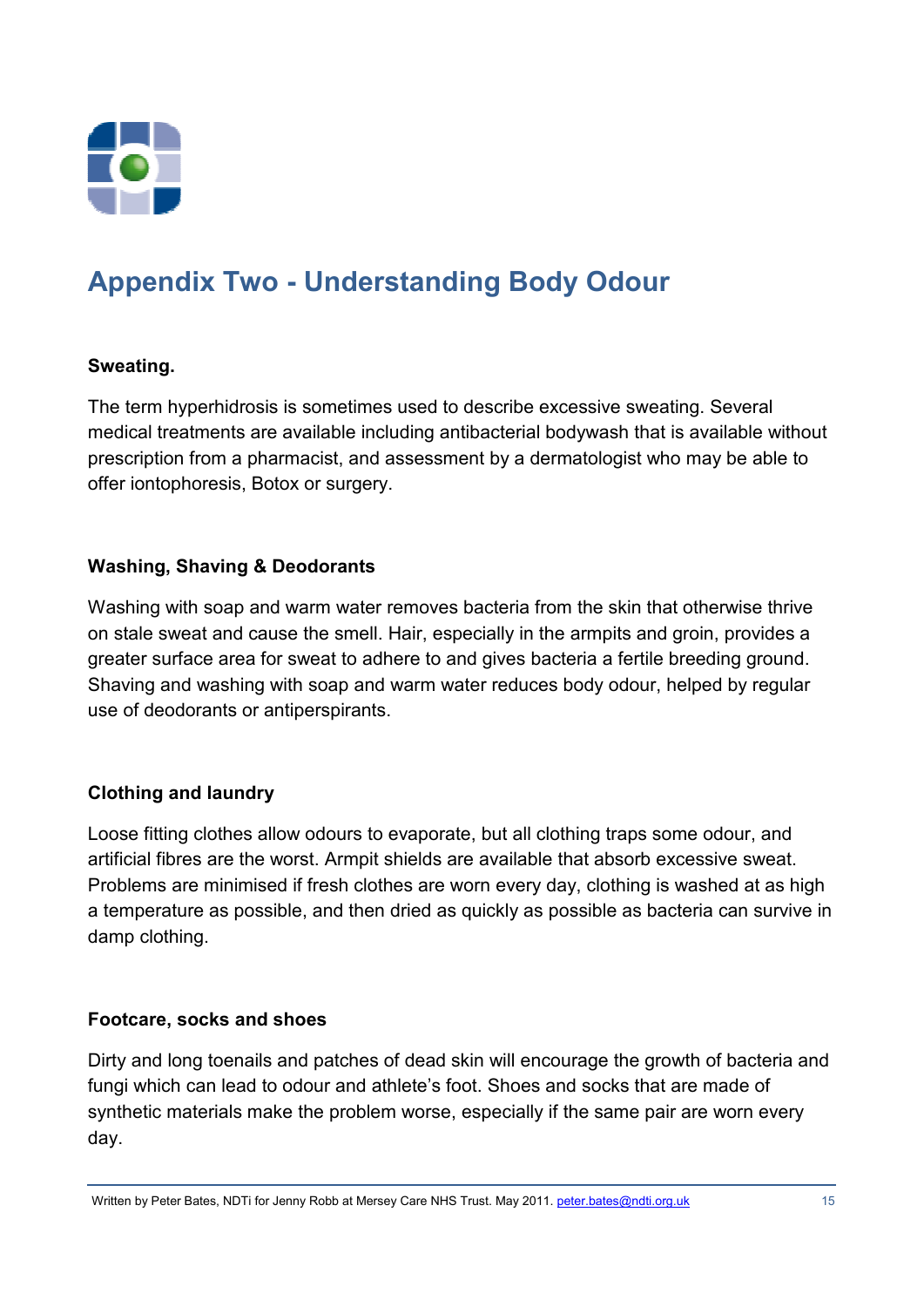#### **Diet and exercise**

Curry, garlic or strong spices, alcohol and substance misuse can increase sweating. Some people take supplements such as garlic which may also cause body odour and bad breath. People who are overweight sweat more, as do people who eat a lot of red meat.

#### **Body changes and illness**

Puberty, pregnancy and menopause causes excess sweating from time to time and menopause can also cause temporary loss of smell. Medical conditions such as diabetes, thyroid disease, carcinoid syndrome, heart disease, respiratory failure, gout, hyperthyroidism, tuberculosis, HIV and malaria, some types of cancer such as Hodgkin's disease, neurological disorders, such as Parkinson's disease, and sexually transmitted diseases can cause excessive sweating or body odour. There may be a link between certain neurological problems and the behaviours that lead to self neglect.

#### **Continence**

Incontinence may be a temporary problem linked with a particular illness or disorder, such as prostate cancer, a response to a specific phase of life, such as childbirth or the menopause, urinary infections, or a lifelong difficulty. It can lead to very serious problems with odour and increased risk of infection. General practitioners or specialist continence management nurses will be able to offer advice on treatment and management. Some medications such as antibiotics can cause diarrhoea or vomiting.

#### **Stress**

Stress can increase the amount of sweat the body produces, and excessive sweating can make people feel self conscious and anxious about how they will be perceived by others. However, not everyone who sweats a lot is experiencing stress, although the sweating may lead to social embarrassment.

#### **Medication**

Some medicines may increase sweating or increase the smelliness of sweat. The following is not a complete list, and advice from a doctor or pharmacist should be sought before drawing conclusions. However, increased sweating has been noted from the following medicines: Anticholinesterases such as Donezepil (Aricept), Bupropion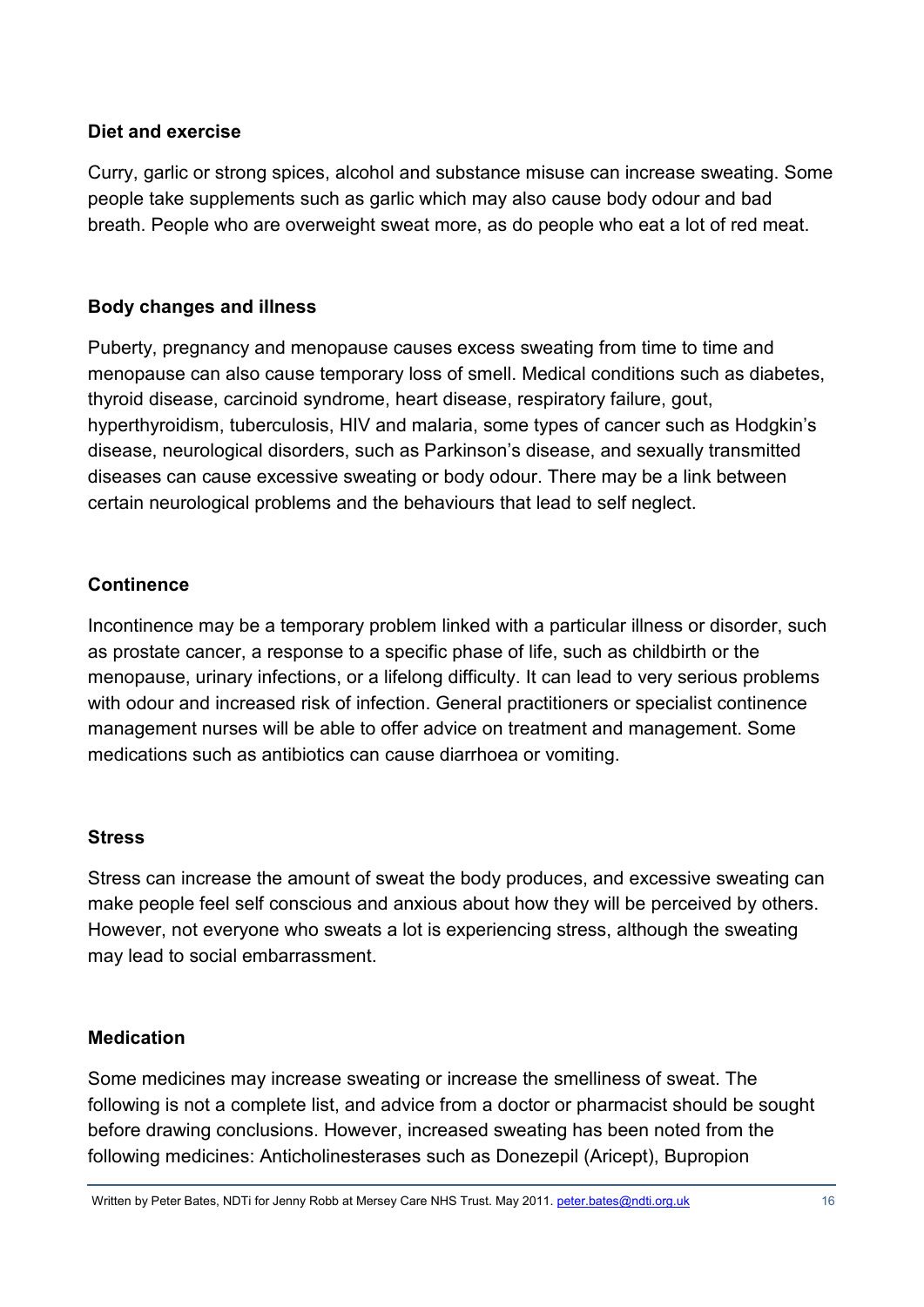hydrochloride (Zyban), Clomipramine hydrochloride (Anafranil), Duloxetine hydrochloride (Cymbalta), Escitalopram oxalate (Cipralex), Fluoxetine hydrochloride (Prozac), Leuprorelin acetate (Prostap), Omega-3-acid ethyl esters (Omacor), Paroxetine hydrochloride (Seroxat), Sertraline hydrochloride (Lustral), Topiramate (Topamax), and Venlafaxine hydrochloride (Effexor)

#### **Genetics**

Many people who sweat excessively have a close family member who also has the condition. Trimethylaminuria is a rare genetic disorder that causes the sweat and breath to smell like rotten fish.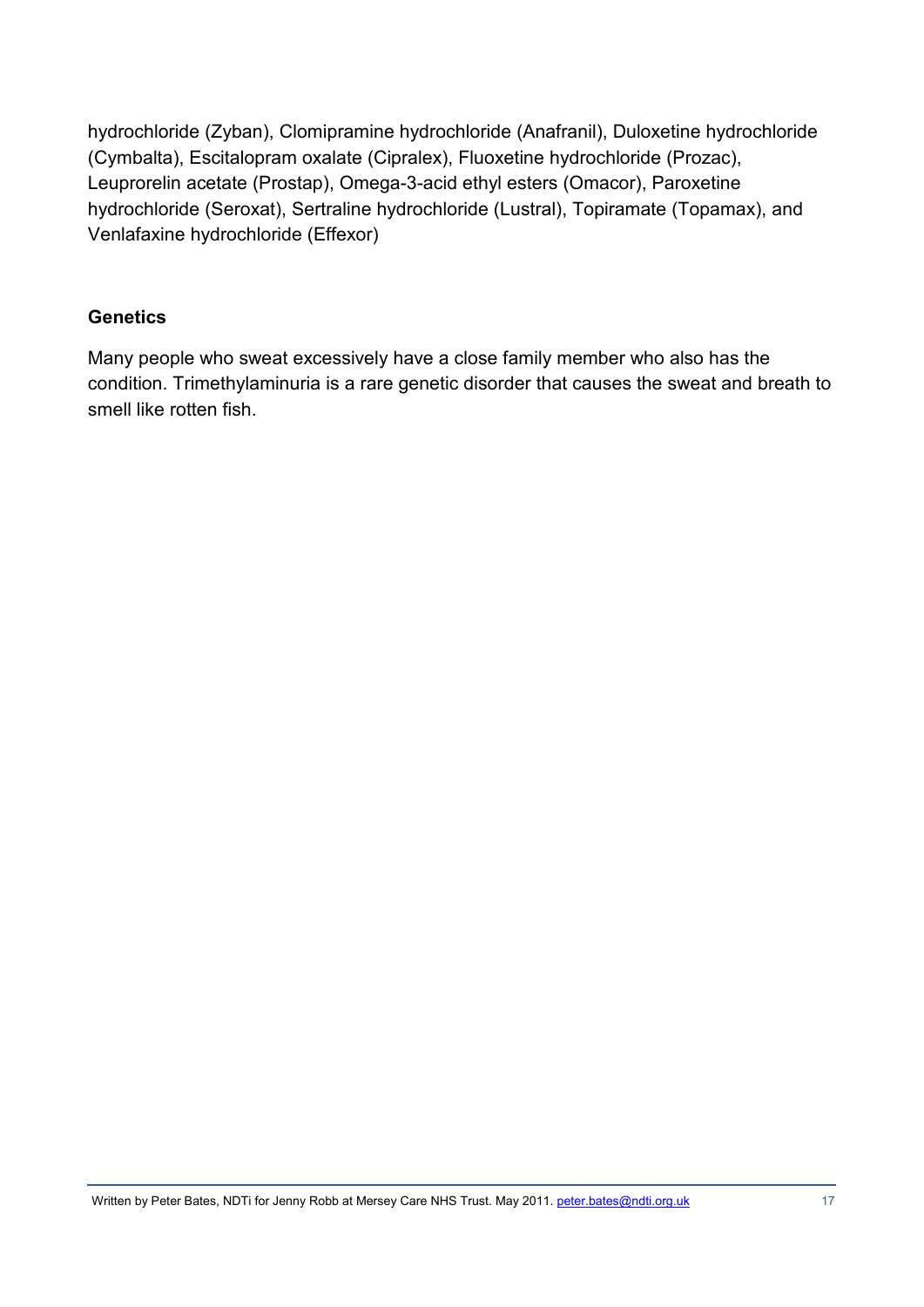

## **Appendix Three - Examples**

#### **Example One**

Fred lives independently in a bedsit, has serious mental health issues, chooses to be isolated and neglects his hygiene and environment. His cooking stove was very greasy and he was storing two year's worth of daily newspapers, but informal conversation led to no change. A routine visit to Fred's block from the Fire Prevention Officer provided the breakthrough. The Fire Officer explained that grease and large stores of paper were fire hazards to all the other tenants. Fred accepted this and permitted a cleaner to start visiting regularly to deal with the stove and remove old newspapers. The support worker's informal advice was not enough, but the firm but compassionate advice of the uniformed expert made a difference.

#### **Example Two.**

Charlie lived alone and was referred to the mental health team for support. He was aware of the unpleasant smell of his accommodation and would always open windows when the support worker visited. He lived on sandwiches rather than hot cooked food; refused to attend any social events and had a fear of chemicals in shampoo and soap, which made him very reluctant to wash himself or his clothes. After two years of contact, but no real progress, Charlie stopped answering the door and the phone. The support worker passed these concerns to the Social Worker who became more actively involved and managed to gain entry to Charlie's home. By this time, Charlie had lost a lot of weight, his mental state had drastically deteriorated, and there was little sign that he was able to care for himself, so he was detained in hospital under the Mental Health Act. After six months in hospital he moved to supported accommodation, where he is settled and well supported. He recently showed off his new clothes to the support worker saying "They are great"!

#### **Example Three**

Bill, a middle aged man, lived alone, did not eat properly but did visit the local shop to get sandwiches, pies and 60 cigarettes a day. It took nearly a year for Adam, his support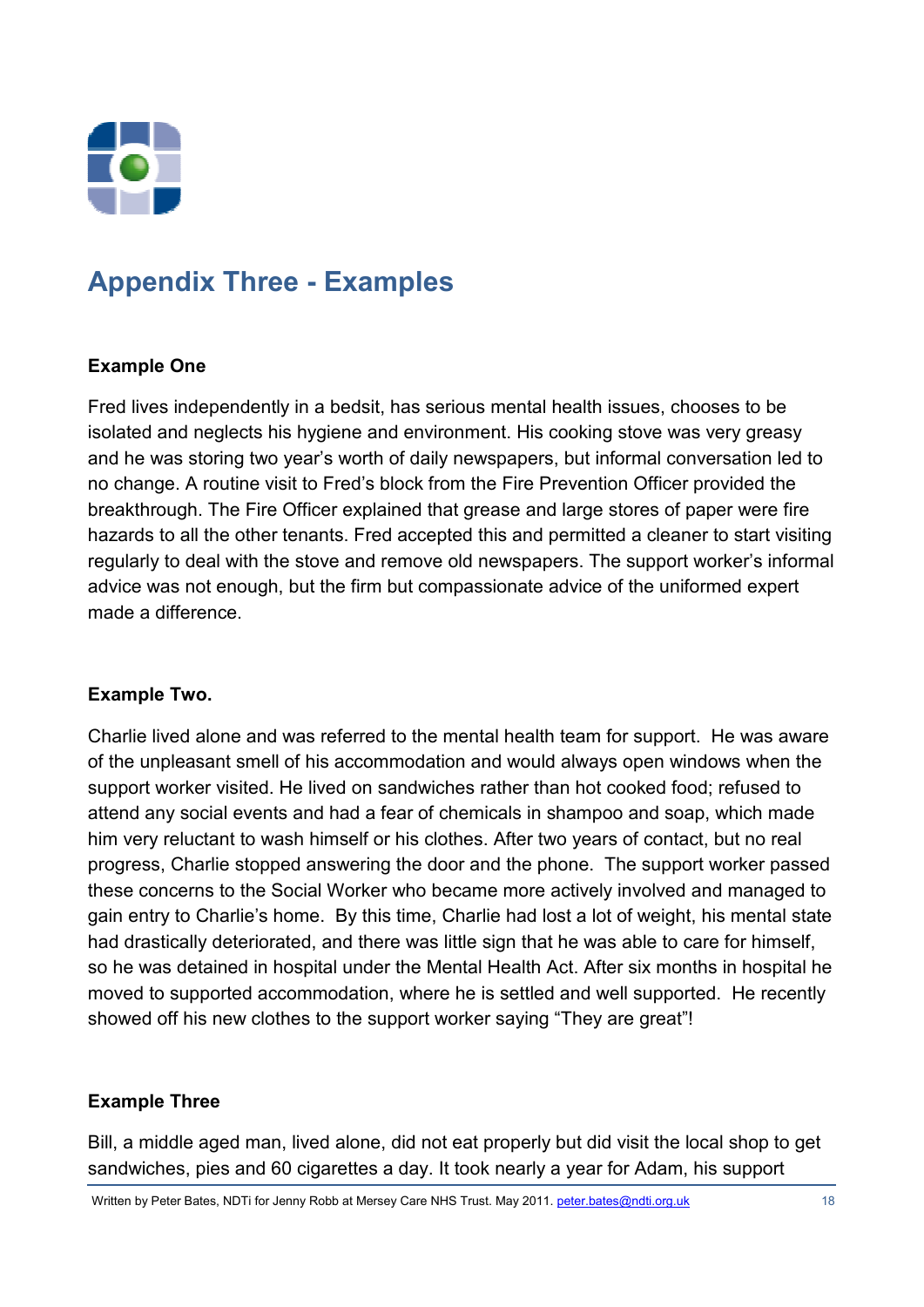worker, to persuade Bill to open the door. When Adam did get into the house he found it was disorganised and filthy, with boxes of unused medication strewn around. Bill would wear one lot of clothes until they needed throwing away. The team decided to admit Bill to hospital because of his physical and mental health state and from there he moved into residential care. Bill now looks better, takes his medication and is cared for. Bill's quality of life is better and his family are happier although he has lost independence.

#### **Example Four**

George lived on the streets for 30 years and was generally filthy, but gradually started to call into a day centre for a cup of tea. The staff there were respectful and worked at George's pace. They would leave some clean clothes out for him, and, after several years, he started to get changed in the toilets. He was then encouraged to have a shower from time to time and, several years after the connection began, staff took him out to buy a new suit of clothes, of which George was very proud, as he owned very few possessions of any kind.

During a short stay in the psychiatric unit, his belongings were spoilt and his personal space invaded. His new clothes were stuffed into a plastic bag as if they were rags, and a worker accompanied him into the shower room and told George he was now "very smart" and would "have the ladies after him". George was offended by these actions and words, and withdrew his cooperat*i*on.

#### **Example Five**

Bob is smartly dressed but "smells a mile away ". He is generally very cheerful, has schizophrenia and lives on his own. After wondering how to broach the subject of body odour, Harry suggested that Bob might like to visit someone who needed some company. Harry asked Bob to put on his best clothes and maybe have a shave. Bob followed Harry's advice, smelt less strongly and the visit was a success. Bob started visiting on a regular basis.

Next, Harry suggested that Bob might like to join a trip that the team were organising, but he would need to have a shower beforehand as he would be sitting next to people on the minibus. The trip was another success and Harry discovered something new about Bob – that he had a fear of water, and this was the reason that he wasn't washing.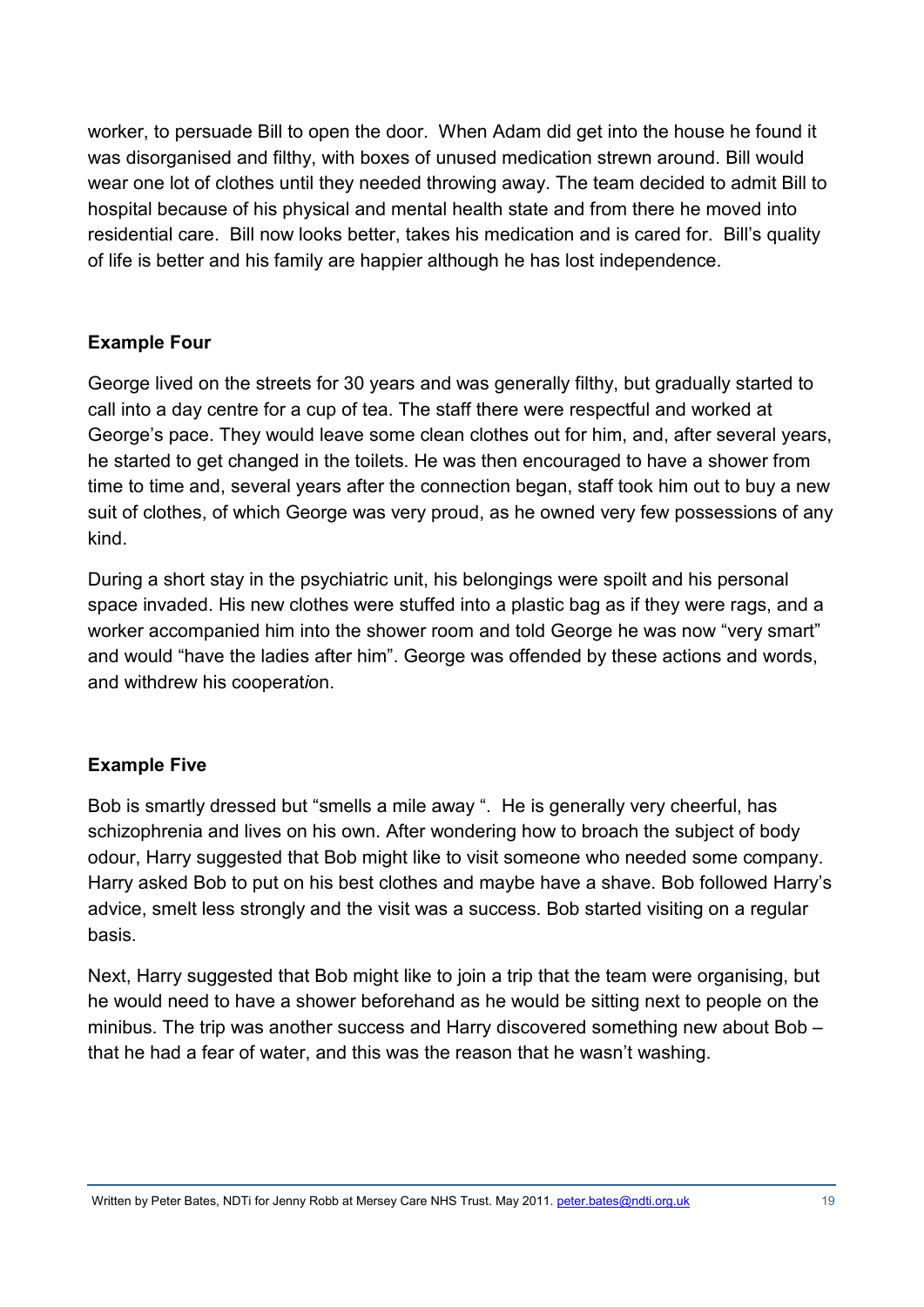#### **Example Six**

Sue misuses drugs and the deterioration of her physical appearance caused the team concern. It took over a year for Pat, her support worker, to build up trust and gain entry to Sue's home. She found that Sue had not used the heating system for over a year and the gas was not connected. Sue did not seem to be aware of the squalid state of her surroundings. The psychiatric medication had been making her feel unwell and she had not been eating satisfactorily or looking after her hygiene and grooming. Pat worked with housing colleagues to arrange for Sue to move out so the flat could be cleaned up and she was then able to return. With improved living conditions and support to continue with medication she made progress.

#### **Example Seven**

John, aged 30, was using a personal budget to help with cooking and cleaning, and was referred to a mental health support worker as he rarely went out and had become isolated. The worker supported him to go down the stairs, one at a time, until, after two years; he managed all five flights to the street and went outside briefly. The team then withdrew support as they generally did not work with anyone for more than two years and John showed insufficient evidence of progress and co-operation. His leg muscles gradually wasted away and he lost the ability to walk, and began to use a bucket as a toilet. He continued to manage his personal budget and cancel appointments, thus demonstrating his mental capacity.

#### **Example Eight**

Steve is a young man experiencing depression and social isolation. A switch of worker helped unlock some progress. The new worker, Jack, chose a determinedly cheerful and happy approach and this slowly worked to gain Steve's confidence. After a year, Jack felt able to suggest that Steve's poor personal hygiene might be a reason he had few friends or invitations to social gatherings. Jack knew another person at a similar life stage, who used the service and was lonely. With consent, he arranged for them to meet one another for coffee. In preparation, Jack asked Steve to wash his hair before the meeting, and Steve did so and asked Jack to trim his hair and beard. The meeting was a great success, they now people meet regularly, and Steve's personal hygiene has improved. A sympathetic barber has been found to keep Steve's hair trimmed.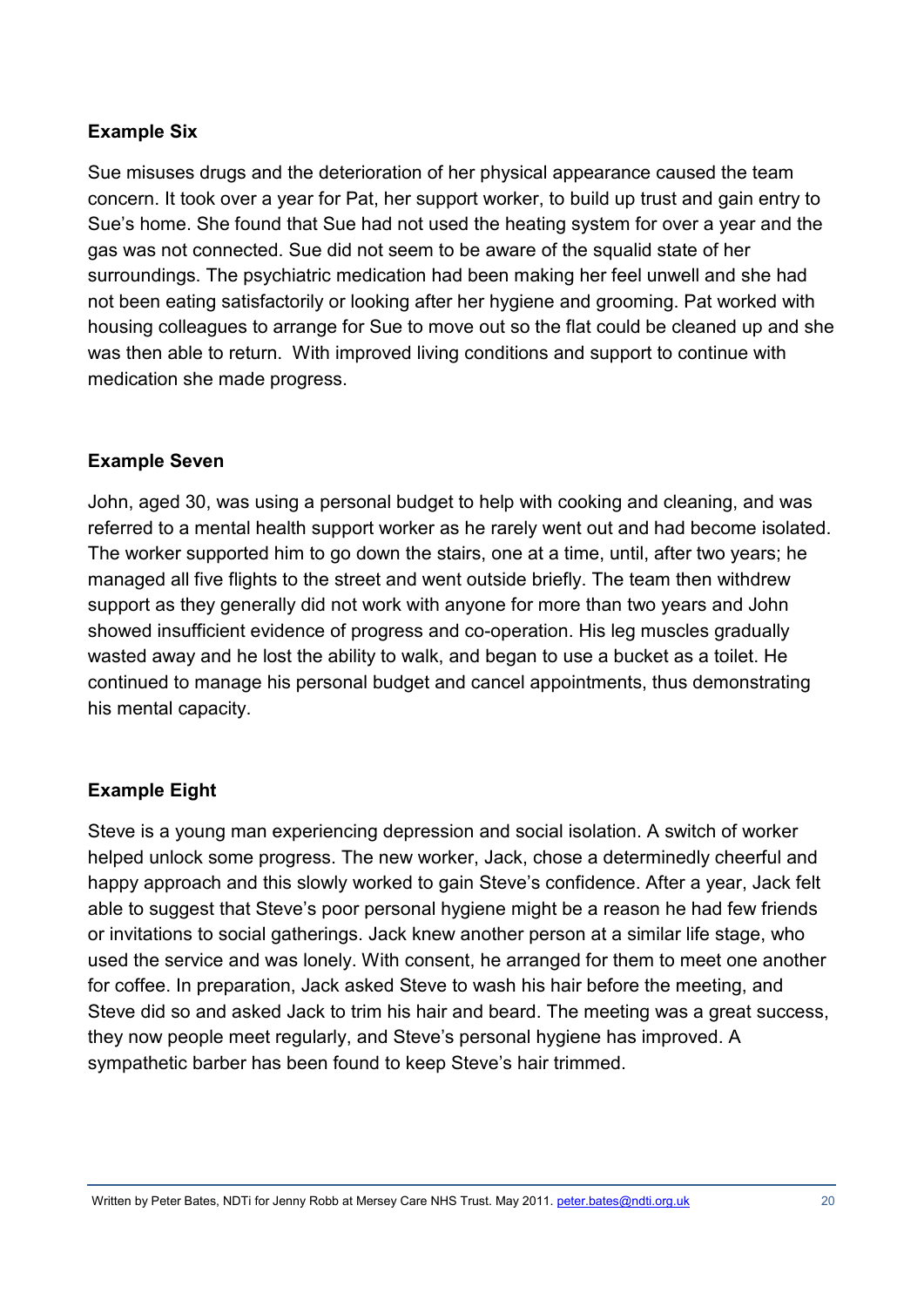

## **Appendix Four – Assessment Tools**

One or more of the following measures might assist staff in assessment: Mini-Mental State Examination and cognitive screening, Geriatric Depression Scale, Wolf-Klein Clock Drawing Test, Kohlman Evaluation of Living Skills, Instrumental Activities of Daily Living, Activities of Daily Living, Alcohol Misuse Assessment, Nutrition Assessment, Duke Social Support Index, Environmental Cleanliness and Clutter Scale (ECCS), Self Neglect Severity Scale, and the Impact of Squalor Checklist. MacMillan and Shaw introduced a rating scale that has been incorporated into a wider measure used to assess for severe domestic squalor in New South Wales. The hygiene part of the scale is shown below:

|                               | $\bf{0}$                    |                                                     | $\overline{2}$                                                              | $\overline{3}$                                                                                                  |
|-------------------------------|-----------------------------|-----------------------------------------------------|-----------------------------------------------------------------------------|-----------------------------------------------------------------------------------------------------------------|
| <b>SKIN</b>                   | <b>Neat</b><br>and<br>clean | Mildly or<br>slightly dirty                         | Moderately dirty,<br>flaking or greasy<br>skin                              | Filthy, peeling skin, old dry<br>flaking skin, exposed<br>sores, infestation                                    |
| <b>HAIR</b>                   | <b>Neat</b><br>and<br>clean | Mildly dirty:<br>untidy, uncut<br>uncombed          | Moderately dirty:<br>greasy, overgrown,<br>uncombed                         | Filthy: overgrown,<br>extremely dirty, matted,<br>infested                                                      |
| <b>FINGER</b><br><b>NAILS</b> | <b>Neat</b><br>and<br>clean | Mildly dirty,<br>ragged                             | Moderately dirty:<br>nails poorly kept,<br>long, dirty, nicotine<br>stained | Filthy: grossly overgrown,<br>ground in dirt, very nicotine<br>stained                                          |
| <b>CLOTHING</b>               | <b>Neat</b><br>and<br>clean | Mildly dirty or<br>untidy:<br>unironed and<br>dirty | Moderately dirty:<br>some stains, mildly<br>malodorous                      | Filthy: many stains and<br>badly needing washing,<br>may have cigarette burns,<br>excrement, very<br>malodorous |

Whilst this is only a part of a scale that was designed to consider severe domestic squalor and collect data on a whole population, the descriptions of severity may help individual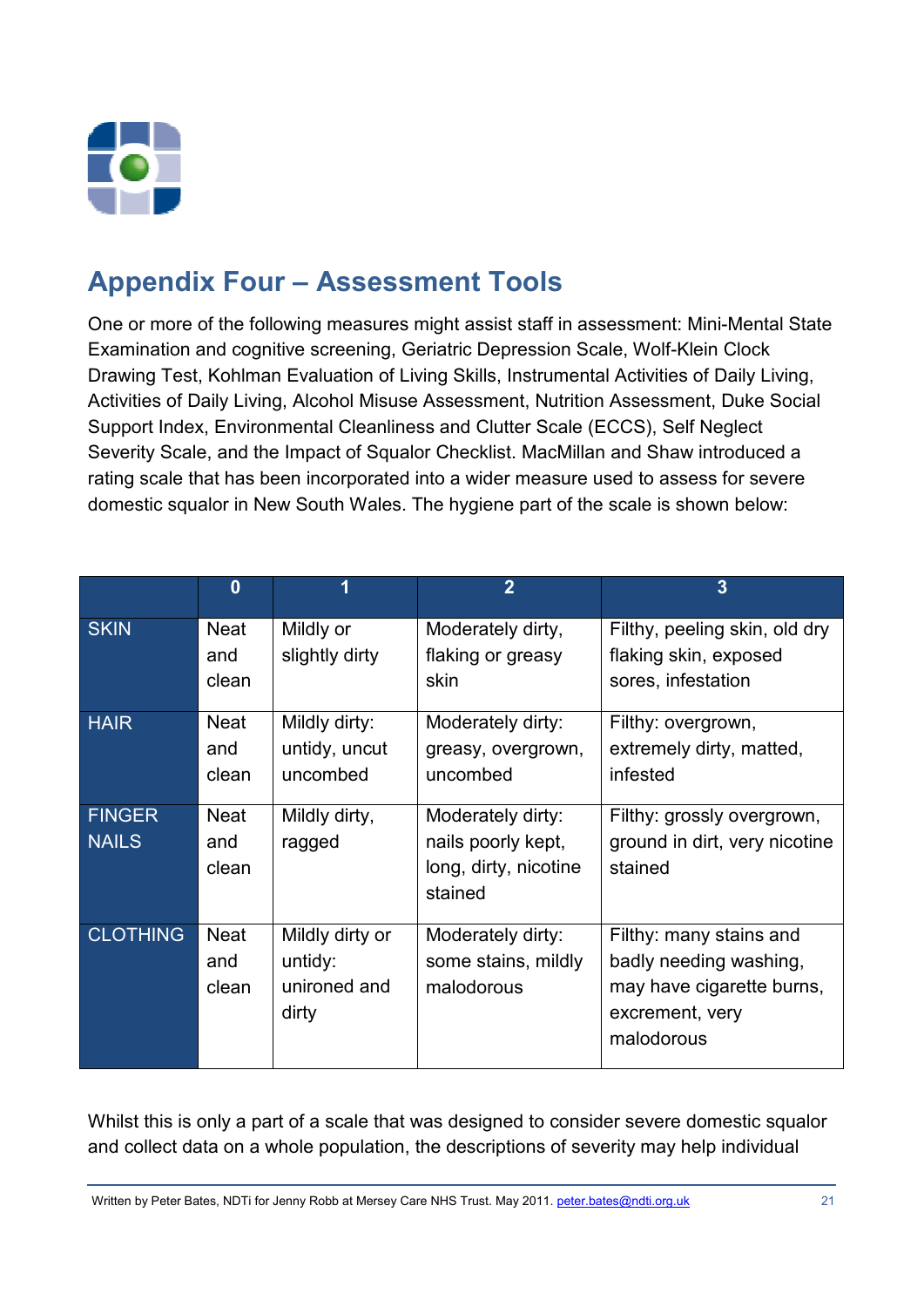practitioners communicate clearly with their colleagues and demonstrate the severity of the person's neglect of their personal hygiene.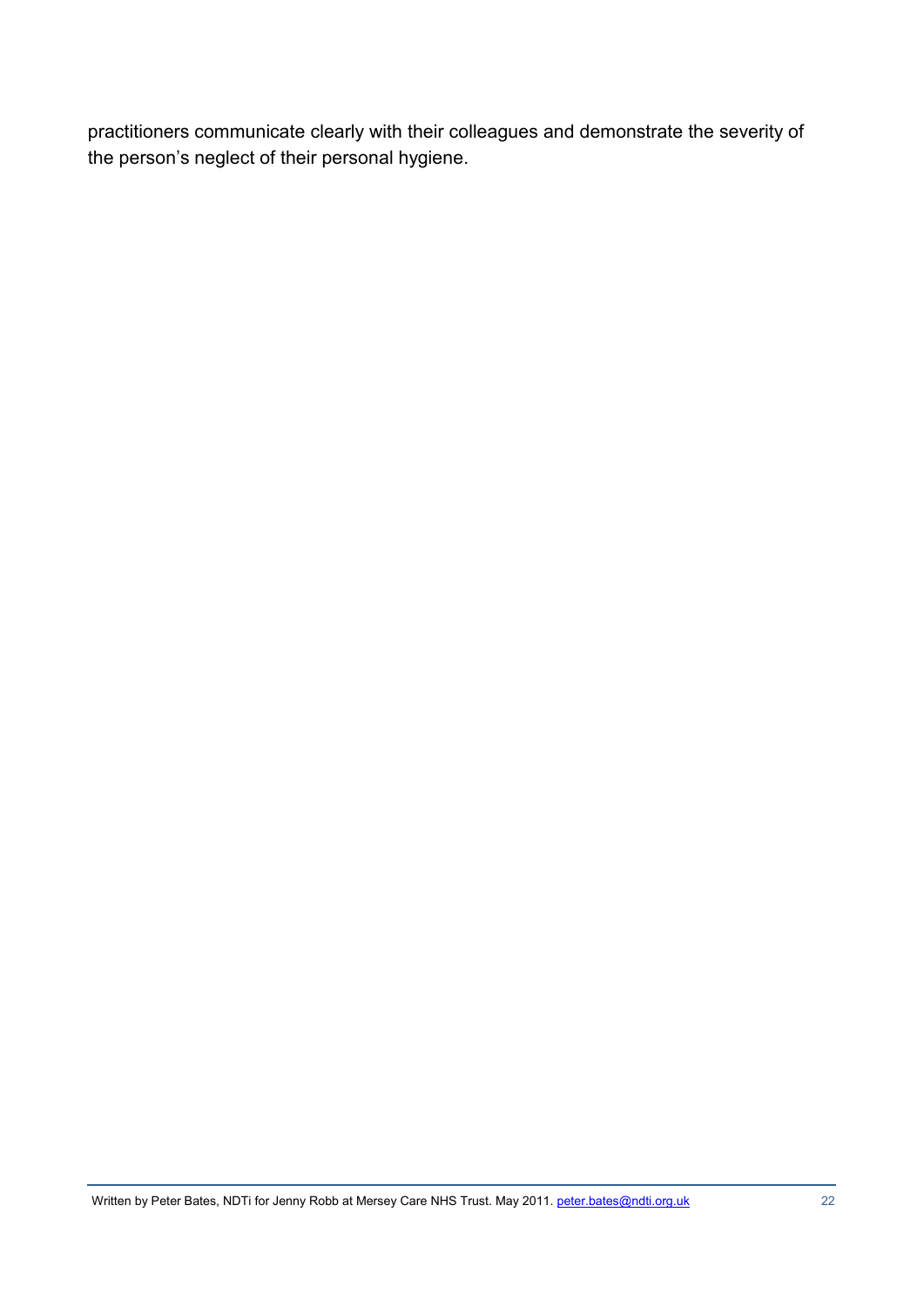

# **Appendix Five – Reading List**

Brandon M (2009) *Understanding serious case reviews and their impact: A biennial analysis of serious case reviews 2005-7* DCSF.

Cooney, C. (2005) Diogenes syndrome - a review. *Irish Psychiatrist*; 6: 10, 13-16.

Day MR & Leahy-Warren P (2008) Self-neglect 1: recognising features and risk factors. *Nursing* Times; 104: 24, 26–27.

Day MR & Leahy-Warren P (2008) Self-neglect 2: nursing assessment and management. *Nursing Times*; 104: 25, 28-29.

Flynn, M (2010) *Executive summary: Sheffield Adults Safeguarding Partnership Board: Serious Case Review re 'Ann'.*

Gibbons S (2006). Primary Care Assessment of Older People with Self-Care Challenges. *Journal of Nurse Practitioners*, p323-328.

Gunstone S (2003) Risk assessment and management of patients whom self-neglect: a 'grey area' for mental health workers *Journal of Psychiatric and Mental Health Nursing*. Volume 10, Issue 3, pages 287–296, June 2003.

Haider, A; Solish N (2005) "Focal hyperhidrosis: diagnosis and management". *Canadian Medical Association Journal* 172 (1): January, 69–75.

Halliday G & Snowdon J (2009) The Environmental Cleanliness and Clutter Scale (ECCS) In*ternational Psychogeriatrics* 

Holroyd S and Price H (2004) *Professional practice note: Hoarding and how to approach it, guidance for Environmental Health Officers and others*. Chartered Institute of Environmental Health.

Hudson AL, Nyamathi A & Sweat J (2008) Homeless youth's interpersonal perspectives of health care providers *Mental Health Nursing*, 29 pp1277-1289.

Lauder W, Roxburgh M, Harris J & Law J (2009) Developing self-neglect theory: analysis of related and atypical cases of people identified as self-neglecting *Journal of Psychiatric and Mental Health Nursing* 16, 447–454.

Written by Peter Bates, NDTi for Jenny Robb at Mersey Care NHS Trust. May 2011. peter.bates@ndti.org.uk 23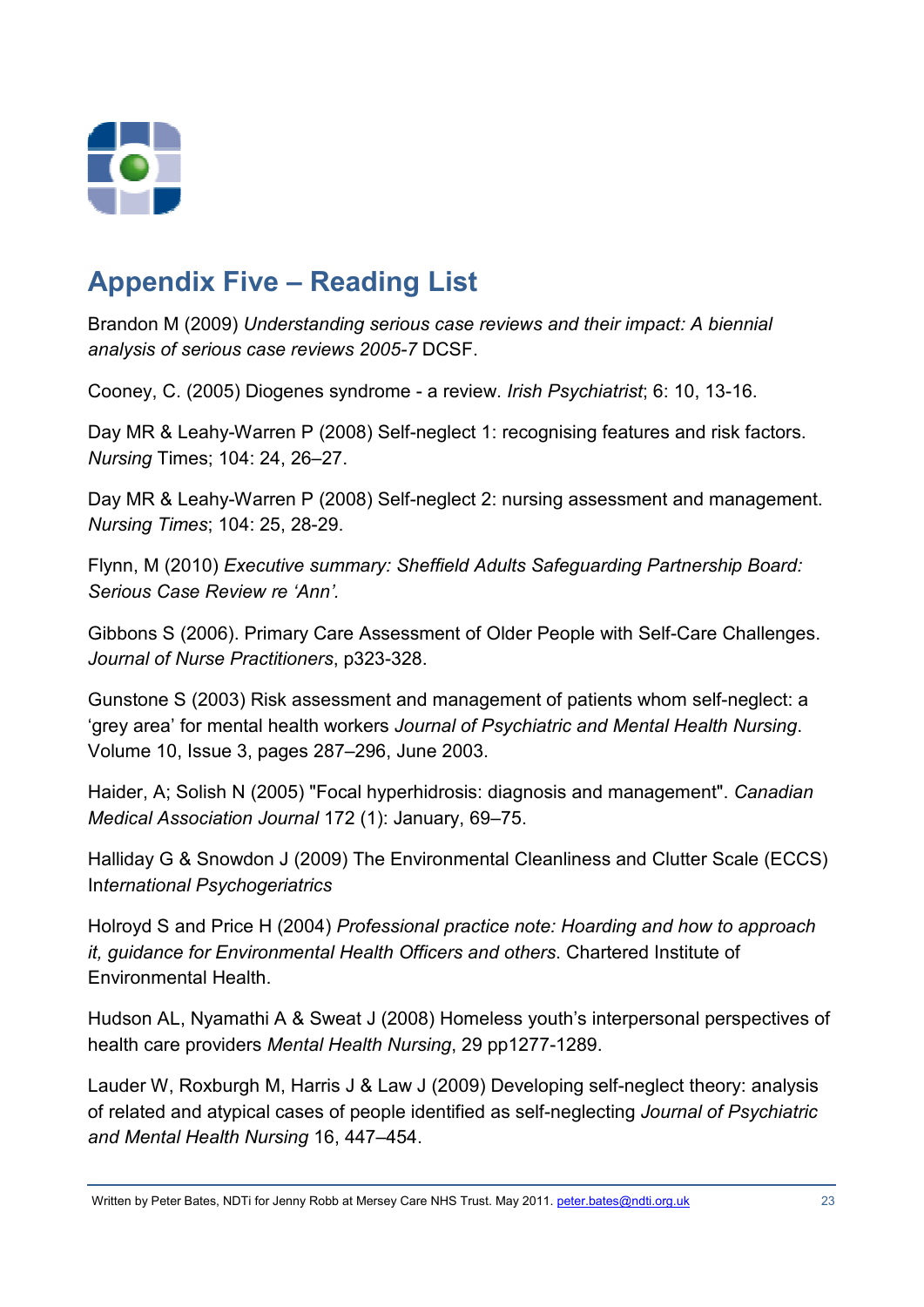Reyes-Ortiz, C. A. (2001) Neglect and self-neglect of the elderly in long-term care. *Annals of Long-Term Clinical Care and Aging*, 9, 21-24.

Safeguarding Adults Boards of Brighton and Hove, East Sussex and West Sussex (June 2007) *Sussex Multi-agency Policy and Procedures for Safeguarding Vulnerable Adults*.

Skills for Care (2008) *The Common Core Principles to Support Self Care - A Guide to Support Implementation.*

Smith V (2007) *Clean: a history of personal hygiene and purity* Oxford: Oxford University Press.

Snowdon J & Halliday G (2009) How and when to intervene in cases of severe domestic squalor *International Psychogeriatrics* 21:6:996-1002.

iii http://www.cafcass.gov.uk/the\_law\_about\_children/care.aspx accessed 26 March 2011.

<sup>iv</sup> "Everyone has the right to respect for his private and family life, his home and his correspondence and there shall be no interference by a public authority with the exercise of this right except such as is in accordance with the law and is necessary in a democratic society in the interests of national security, public safety or the economic well-being of the country, for the prevention of disorder or crime, for the protection of health or morals, or for the protection of the rights and freedoms of others."

<sup>v</sup> Sections 83 to 85 of the UK Public Health Act 1936 requires Environmental Health officers to intervene (and, if necessary to override the person refusal to cooperate) if a dwelling is 'filthy, unwholesome and verminous', with evidence of filth, usually faecal matter, and rodent or insect infestation. They can obtain a warrant to gain admission to assess, impose enforcement notices, cleanse or destroy property in the house or on open land.

vi Section 83 of the Public Health Act 1936 allows the use of gas to destroy vermin, section 84 requires cleaning or destruction of filthy or verminous clothing and furnishings, and section 85 to compulsorily cleanse verminous persons. As most or all cleansing stations

j <sup>i</sup> Disability (such as a mental health problem) must not be the sole reason for actions against nuisance or hazard, but rather the behaviour that causes the nuisance or hazard This point was established in the House of Lords (LB Lewisham vs Malcolm (2008) UKHL43).

ii Department of Health and the Home Office (2000) *No Secrets: guidance on developing and implementing multi-agency policies and procedures to protect vulnerable adults from abuse.*